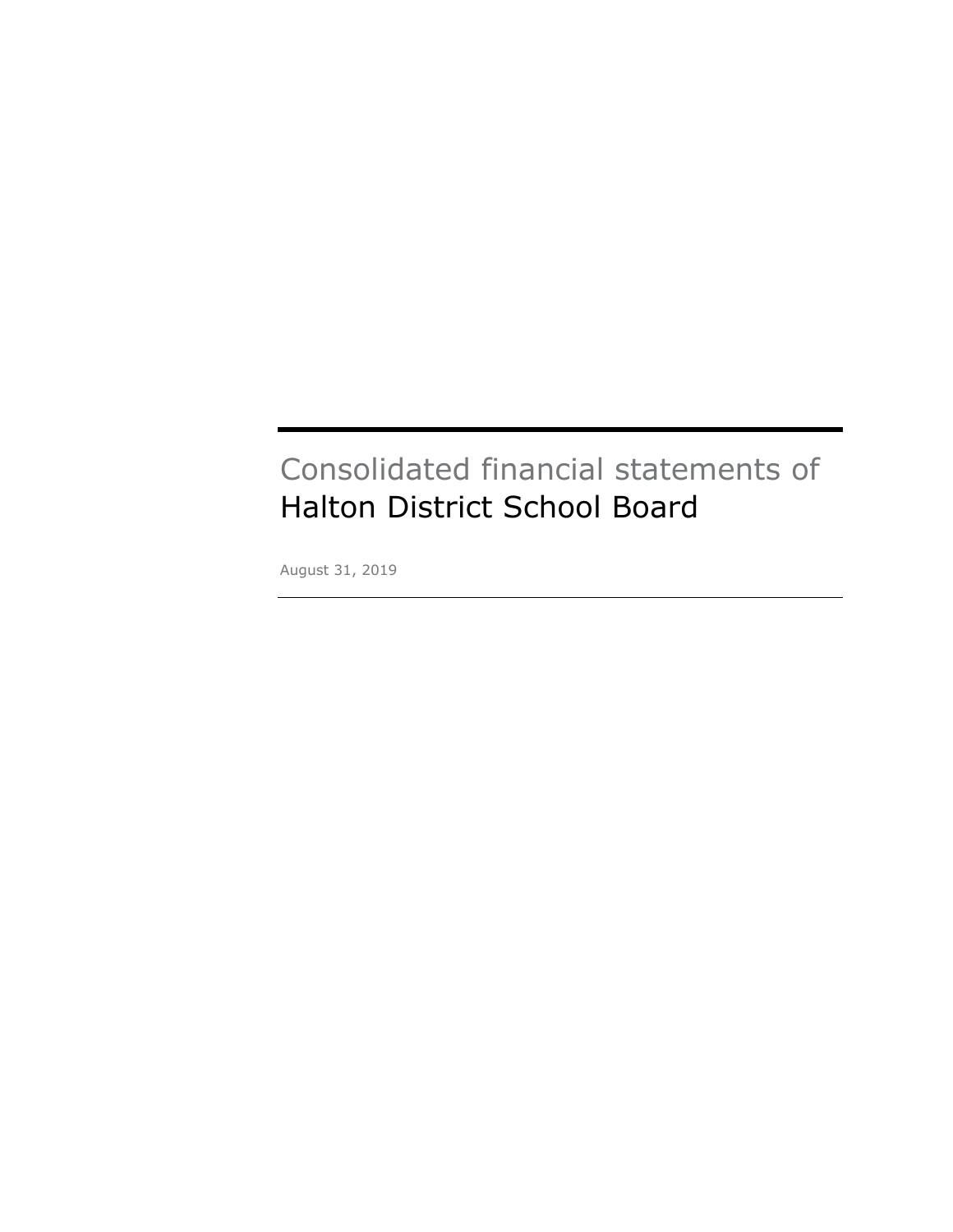| Management Report                              |          |
|------------------------------------------------|----------|
| Independent Auditor's Report                   | $2 - 3$  |
| Consolidated statement of financial position   | 4        |
| Consolidated statement of operations           | 5        |
| Consolidated statement of cash flows           | 6        |
| Consolidated statement of change in net debt   | 7        |
| Notes to the consolidated financial statements | $8 - 23$ |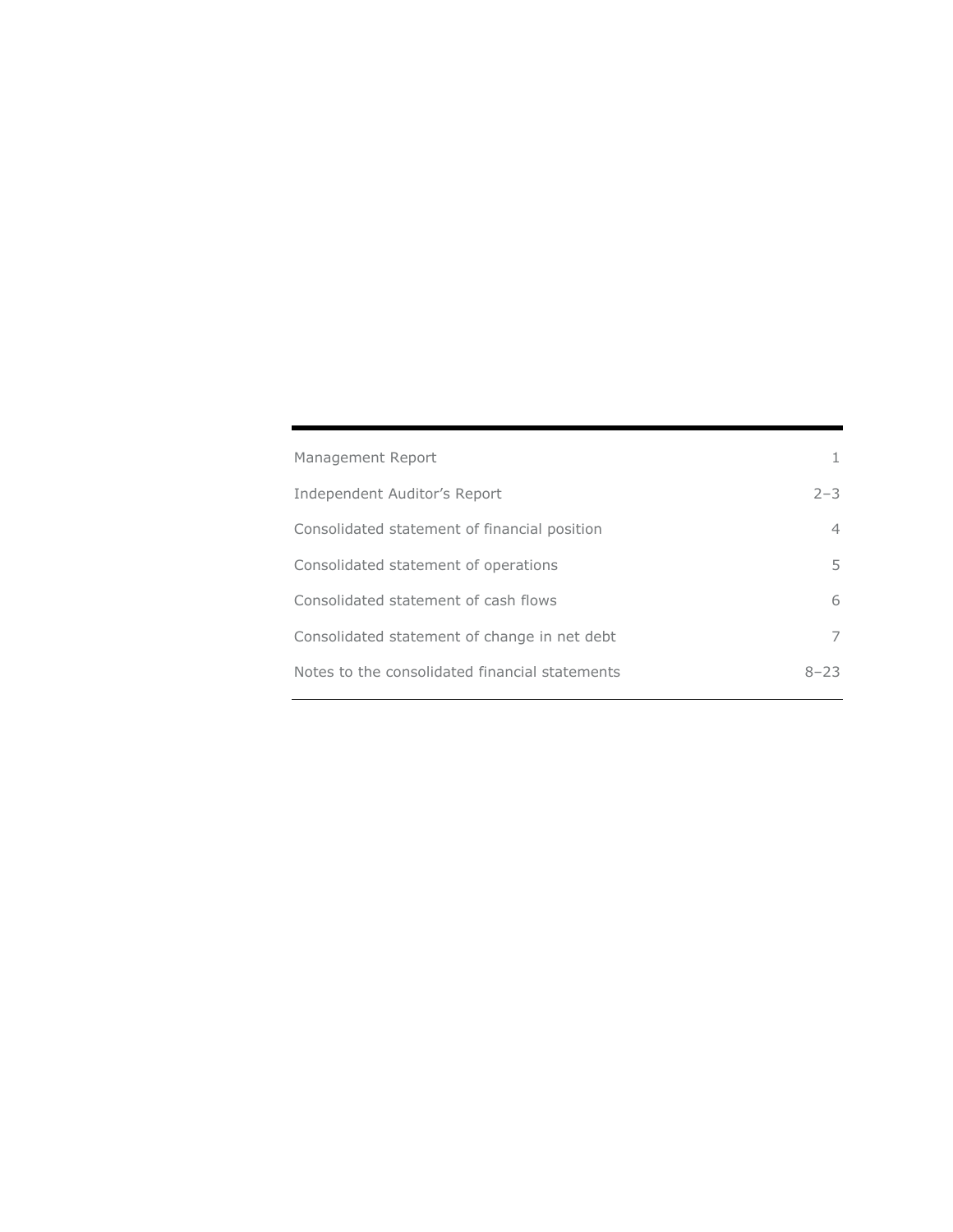# **Management Report**

#### **Management's responsibility for the consolidated financial statements**

The accompanying consolidated financial statements of the Halton District School Board are the responsibility of the Board's management and have been prepared in accordance with the Financial Administration Act, supplemented by Ontario Ministry of Education memorandum 2004:B2 and Ontario Regulation 395/11 of the Financial Administration Act, as described in Note 1 to the consolidated financial statements.

The preparation of consolidated financial statements necessarily involves the use of estimates based on management's judgment, particularly when transactions affecting the current accounting period cannot be finalized with certainty until future periods.

Board management maintains a system of internal controls designed to provide reasonable assurance that assets are safeguarded, transactions are properly authorized and recorded in compliance with legislative and regulatory requirements, and reliable financial information is available on a timely basis for preparation of the consolidated financial statements. These systems are monitored and evaluated by management.

The Audit Committee of the Board meets with the external auditors to review the consolidated financial statements and discuss any significant financial reporting or internal control matters prior to the Board's approval of the consolidated financial statements.

The consolidated financial statements have been audited by Deloitte LLP, independent external auditors appointed by the Board of Trustees. The accompanying Independent Auditor's Report outlines their responsibilities, the scope of their examination and their opinion on the Board's consolidated financial statements.

Director of Education **Superintendent of Business Services** Services

And Treasurer

 $\overline{\phantom{a}}$  , and the contribution of the contribution of  $\overline{\phantom{a}}$  , and the contribution of  $\overline{\phantom{a}}$ 

November 20, 2019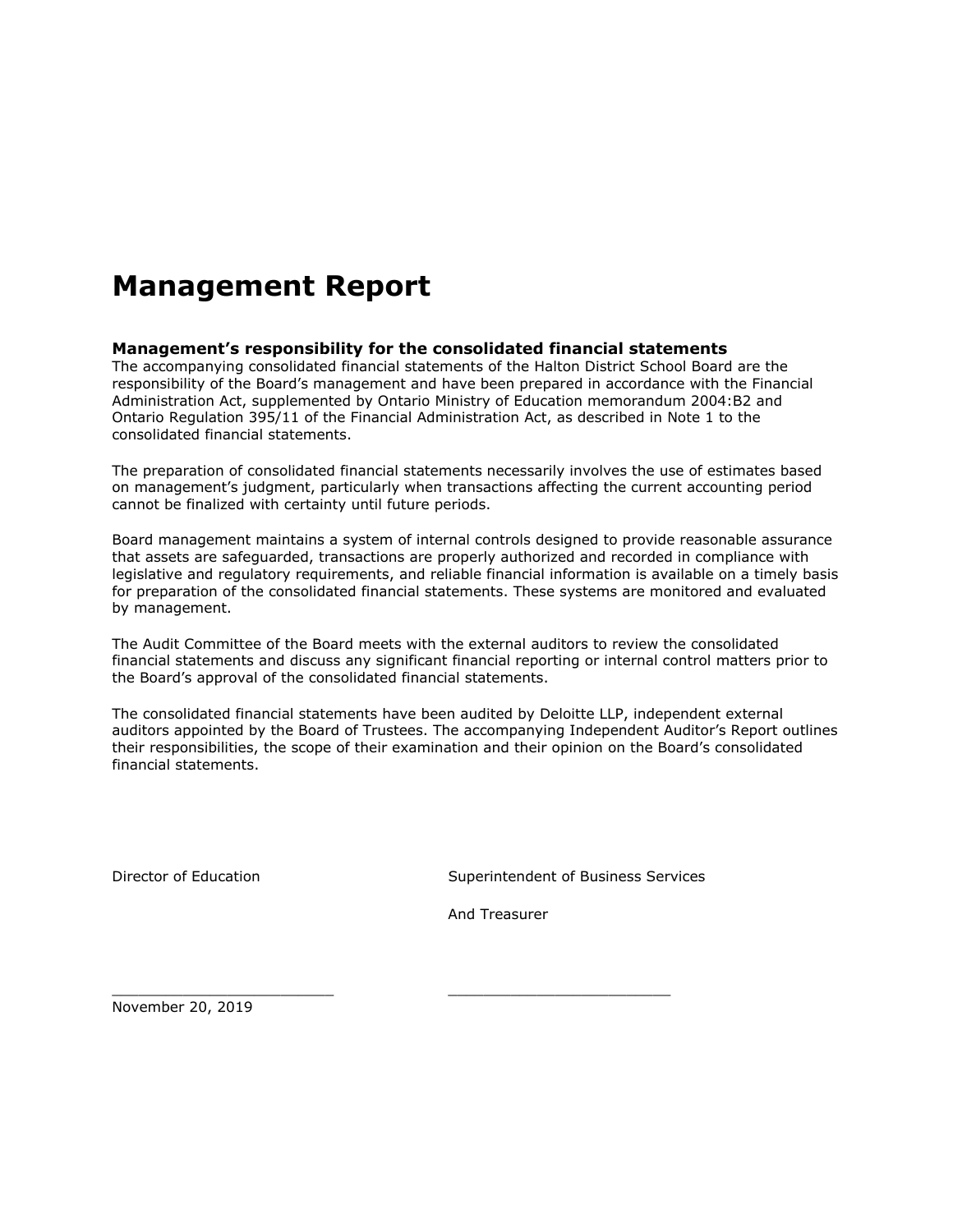# Deloitte.

Deloitte LLP 1005 Skyview Drive Suite 200 Burlington ON L7P 5B1 Canada

Tel: 905-315-6770 Fax: 905-315-6700 www.deloitte.ca

# **Independent Auditor's Report**

To the Trustees of the Halton District School Board

# **Opinion**

We have audited the consolidated financial statements of Halton District School Board (the "Board"), which comprise the consolidated statement of financial position as at August 31, 2019, and the consolidated statements of operations, cash flows and change in net debt for the year then ended, and notes to the consolidated financial statements, including a summary of significant accounting policies (collectively referred to as the "consolidated financial statements").

In our opinion, the accompanying consolidated financial statements of the Board for the year ended August 31, 2019 are prepared, in all material respects, in accordance with the basis of accounting described in Note 1 to the consolidated financial statements.

# **Basis for Opinion**

We conducted our audit in accordance with Canadian generally accepted auditing standards ("Canadian GAAS"). Our responsibilities under those standards are further described in the *Auditor's Responsibilities for the Audit of the Financial Statements* section of our report. We are independent of the Board in accordance with the ethical requirements that are relevant to our audit of the consolidated financial statements in Canada, and we have fulfilled our other ethical responsibilities in accordance with these requirements. We believe that the audit evidence we have obtained is sufficient and appropriate to provide a basis for our opinion.

#### **Emphasis of Matter**

Without modifying our opinion, we draw attention to Note 1 of the consolidated financial statements which describes the basis of accounting used in the preparation of these consolidated financial statements and the significant differences between such basis of accounting and the Canadian public sector accounting standards. Our opinion is not modified in respect of this matter.

# **Responsibilities of Management and Those Charged with Governance for the consolidated Financial Statements**

Management is responsible for the preparation of the consolidated financial statements in accordance with the basis of accounting described in Note 1(a) to the consolidated financial statements, and for such internal control as management determines is necessary to enable the preparation of consolidated financial statements that are free from material misstatement, whether due to fraud or error.

In preparing the consolidated financial statements, management is responsible for assessing the Board's ability to continue as a going concern, disclosing, as applicable, matters related to going concern and using the going concern basis of accounting unless management either intends to liquidate the Board or to cease operations, or has no realistic alternative but to do so.

Those charged with governance are responsible for overseeing the Board's financial reporting process.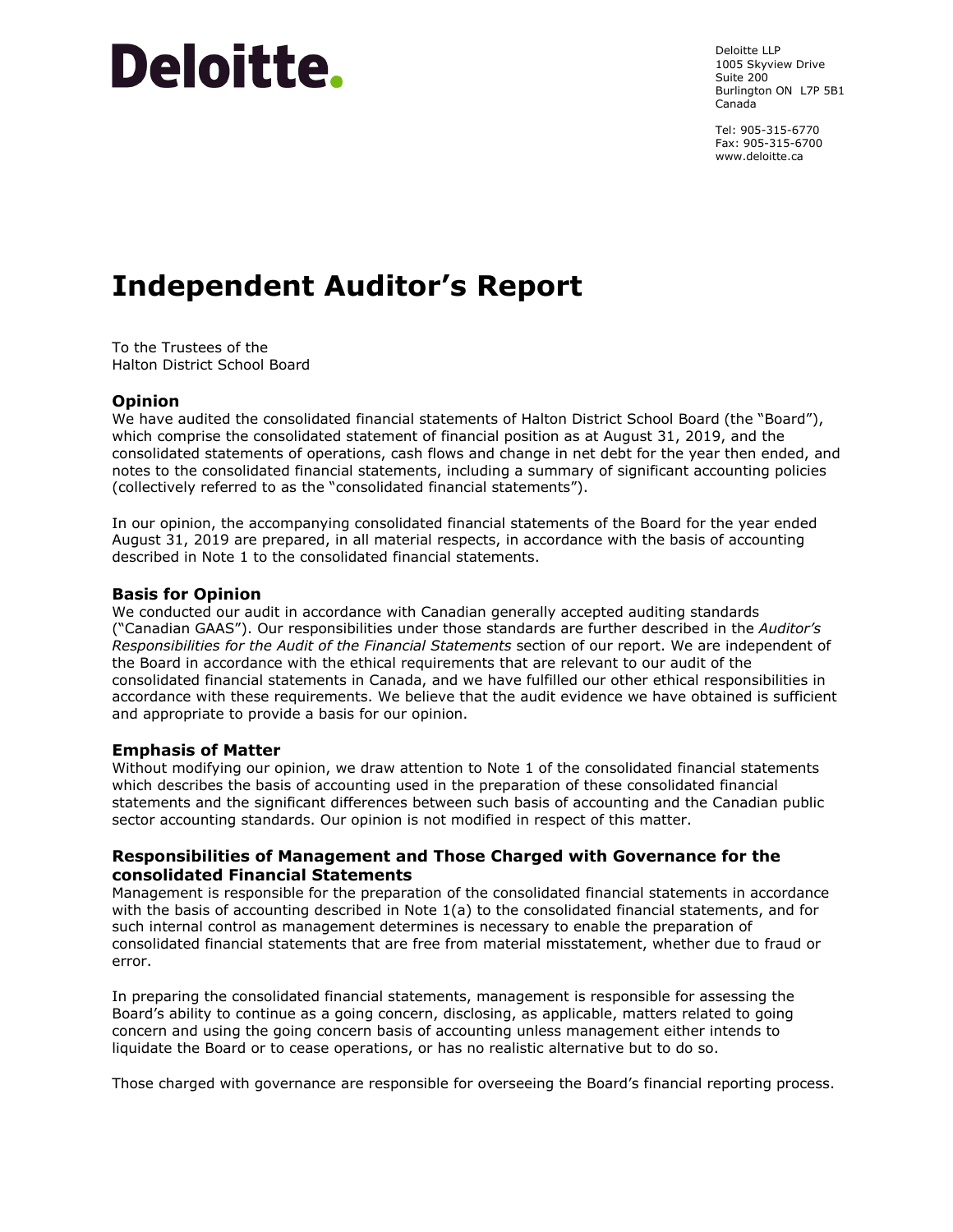## **Auditor's Responsibilities for the Audit of the consolidated Financial Statements**

Our objectives are to obtain reasonable assurance about whether the consolidated financial statements as a whole are free from material misstatement, whether due to fraud or error, and to issue an auditor's report that includes our opinion. Reasonable assurance is a high level of assurance, but is not a guarantee that an audit conducted in accordance with Canadian GAAS will always detect a material misstatement when it exists. Misstatements can arise from fraud or error and are considered material if, individually or in the aggregate, they could reasonably be expected to influence the economic decisions of users taken on the basis of these consolidated financial statements.

As part of an audit in accordance with Canadian GAAS, we exercise professional judgment and maintain professional skepticism throughout the audit. We also:

- Identify and assess the risks of material misstatement of the consolidated financial statements, whether due to fraud or error, design and perform audit procedures responsive to those risks, and obtain audit evidence that is sufficient and appropriate to provide a basis for our opinion. The risk of not detecting a material misstatement resulting from fraud is higher than for one resulting from error, as fraud may involve collusion, forgery, intentional omissions, misrepresentations, or the override of internal control.
- Obtain an understanding of internal control relevant to the audit in order to design audit procedures that are appropriate in the circumstances, but not for the purpose of expressing an opinion on the effectiveness of the Board's internal control.
- Evaluate the appropriateness of accounting policies used and the reasonableness of accounting estimates and related disclosures made by management.
- Conclude on the appropriateness of management's use of the going concern basis of accounting and, based on the audit evidence obtained, whether a material uncertainty exists related to events or conditions that may cast significant doubt on the Board's ability to continue as a going concern. If we conclude that a material uncertainty exists, we are required to draw attention in our auditor's report to the related disclosures in the consolidated financial statements or, if such disclosures are inadequate, to modify our opinion. Our conclusions are based on the audit evidence obtained up to the date of our auditor's report. However, future events or conditions may cause the Board to cease to continue as a going concern.
- Obtain sufficient appropriate audit evidence regarding the financial information of the entities or business activities within the Board to express an opinion on the consolidated financial statements. We are responsible for the direction, supervision and performance of the group audit. We remain solely responsible for our audit opinion.

We communicate with those charged with governance regarding, among other matters, the planned scope and timing of the audit and significant audit findings, including any significant deficiencies in internal control that we identify during our audit.

Deloitte LLP

Chartered Professional Accountants Licensed Public Accountants November 20, 2019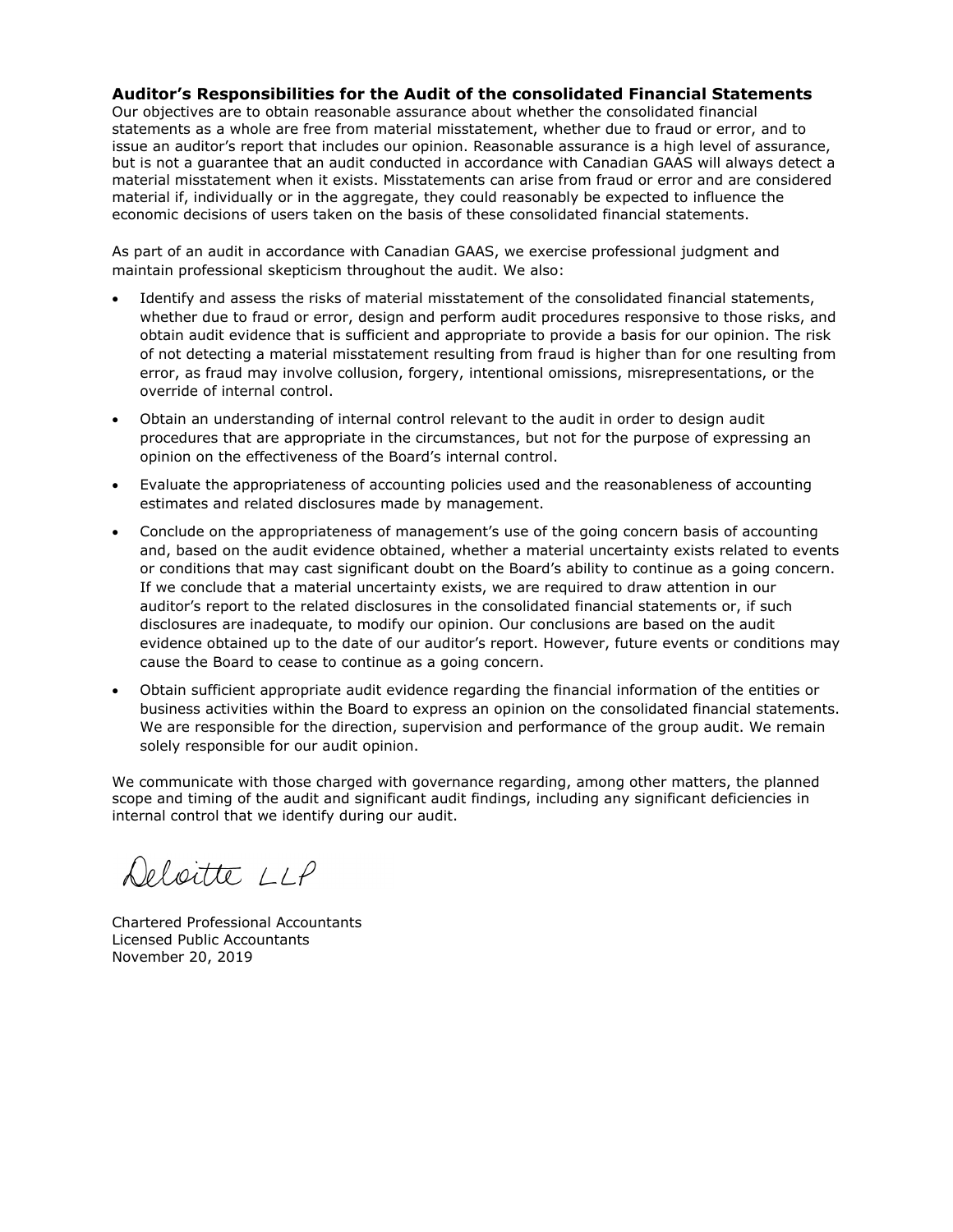**Consolidated statement of financial position**

As at August 31, 2019

|                                                       |                | 2019                     | 2018                     |
|-------------------------------------------------------|----------------|--------------------------|--------------------------|
|                                                       | <b>Notes</b>   | \$                       | \$                       |
|                                                       |                |                          |                          |
| <b>Financial assets</b>                               |                |                          |                          |
| Cash and cash equivalents<br>Accounts receivable      |                | 63,380,525<br>37,933,846 | 88,194,188<br>38,622,710 |
| Accounts receivable - Government of Ontario           | $\overline{2}$ | 299,574,872              | 284,174,112              |
|                                                       |                | 400,889,243              | 410,991,010              |
|                                                       |                |                          |                          |
| <b>Liabilities</b>                                    |                |                          |                          |
| Accounts payable and accrued liabilities              |                | 75,963,166               | 75,745,244               |
| Net long-term liabilities                             | $\overline{4}$ | 251,171,607              | 263,328,356              |
| Deferred revenue                                      | 6              | 25,206,491               | 28,291,246               |
| Employee future benefits payable                      | 8              | 25,480,652               | 25,799,241               |
| Deferred capital contributions                        | 7              | 585,920,862              | 570,408,258              |
|                                                       |                | 963,742,778              | 963,572,345              |
|                                                       |                |                          |                          |
| Net debt                                              |                | (562,853,535)            | (552,581,335)            |
|                                                       |                |                          |                          |
| <b>Non-financial assets</b>                           |                |                          |                          |
| Prepaid expenses                                      |                | 746,354                  | 785,297                  |
| Tangible capital assets                               | 9              | 814,934,798              | 786,012,120              |
|                                                       |                | 815,681,152              | 786,797,417              |
|                                                       |                |                          |                          |
| Contractual obligations and<br>contingent liabilities | 13             |                          |                          |
|                                                       |                |                          |                          |
| <b>Accumulated surplus</b>                            | 10             | 252,827,617              | 234,216,082              |

The accompanying notes are an integral part of the consolidated financial statements.

Approved by the Board

\_\_\_\_\_\_\_\_\_\_\_\_\_\_\_\_\_\_\_\_\_\_\_\_\_\_\_\_\_\_\_\_\_\_\_, Director of Education

\_\_\_\_\_\_\_\_\_\_\_\_\_\_\_\_\_\_\_\_\_\_\_\_\_\_\_\_\_\_\_\_\_\_\_, Chair of the Board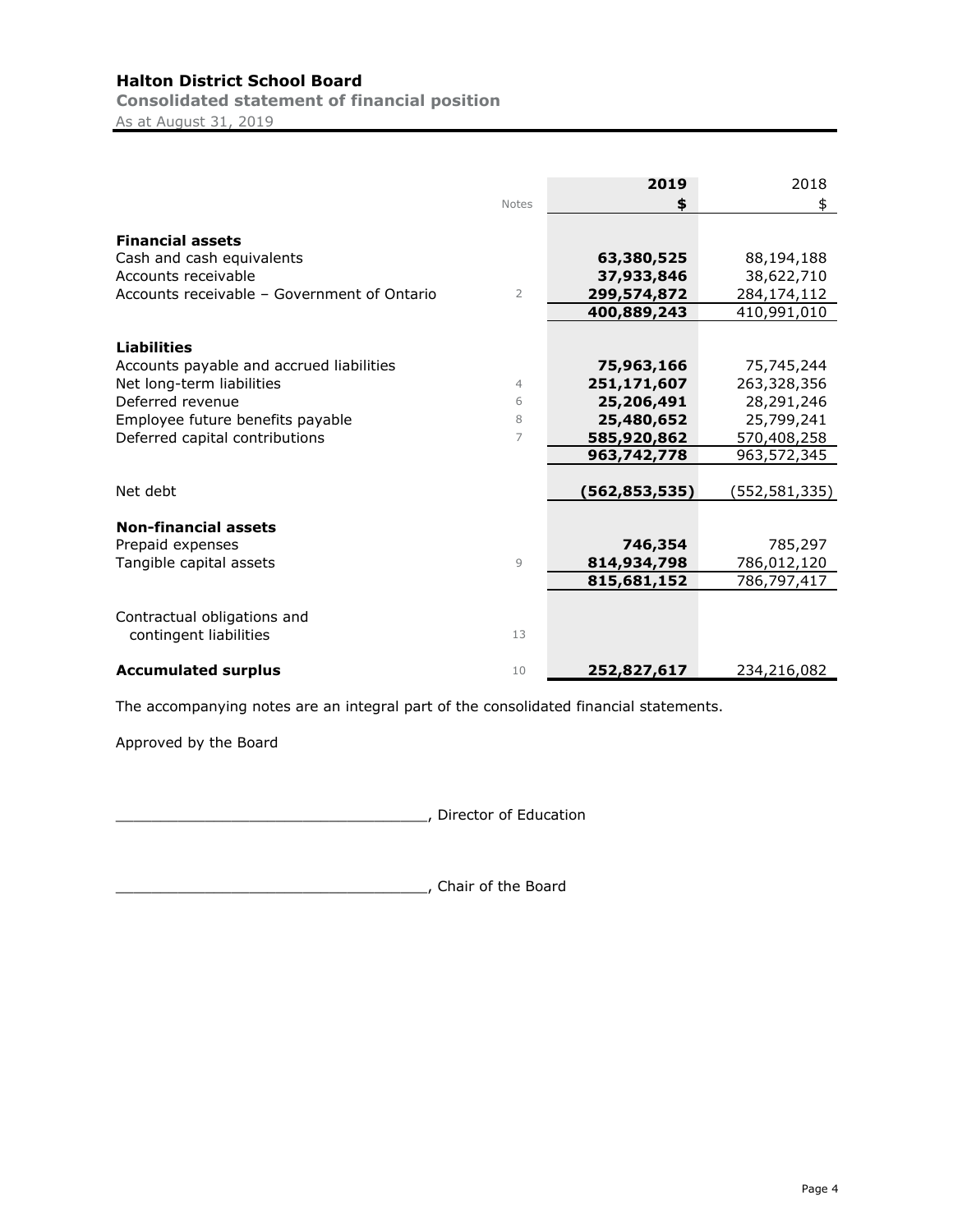**Consolidated statement of operations**

Year ended August 31, 2019

|                                                        | <b>Notes</b> | <b>Budget</b>            | 2019<br><b>Actual</b><br>\$ | 2018<br>Actual<br>\$      |
|--------------------------------------------------------|--------------|--------------------------|-----------------------------|---------------------------|
| Revenue                                                |              |                          |                             |                           |
| Provincial grants -<br><b>Grants for Student Needs</b> |              | 697,668,064              | 698,882,905                 | 671,982,061               |
| Provincial grants - other                              |              | 11,350,791               | 9,372,806                   | 15,679,403                |
| Investment income                                      |              | 500,000                  | 2,298,299                   | 2,263,692                 |
| Federal grants                                         |              | 4,723,974                | 4,061,176                   | 4,171,216                 |
| School fundraising and other revenues                  |              | 19,000,000               | 20,187,393                  | 19,987,840                |
| Deferred capital contributions - grants                |              |                          |                             |                           |
| recognized<br>Other fees and revenues                  | 7            | 28,874,331<br>26,270,472 | 29,807,211<br>30,671,960    | 28,728,872<br>27,959,450  |
|                                                        |              | 788,387,632              | 795,281,750                 | <u>770,772,534</u>        |
|                                                        |              |                          |                             |                           |
| <b>Expenses</b>                                        |              |                          |                             |                           |
| Instruction                                            |              | 610,799,097              | 608,003,421                 | 590,194,498               |
| Administration                                         |              | 17,678,715               | 17,855,416                  | 15,828,431                |
| Transportation                                         |              | 17,288,393               | 17,344,168                  | 16,284,344                |
| Pupil accommodation<br>Other                           |              | 106,719,183<br>3,486,706 | 106,751,948<br>6,616,836    | 105,041,077<br>11,646,295 |
| School funded activities                               |              | 19,000,000               | 20,098,426                  | 20,474,463                |
|                                                        | 11           | 774,972,094              | 776,670,215                 | 759,469,108               |
|                                                        |              |                          |                             |                           |
| Annual surplus                                         |              | 13,415,538               | 18,611,535                  | 11,303,426                |
| Accumulated surplus, beginning of year                 |              | 234,240,573              | 234,216,082                 | 222,912,656               |
| Accumulated surplus, end of year                       | 10           | 247,656,111              | 252,827,617                 | 234,216,082               |

The accompanying notes are an integral part of the consolidated financial statements.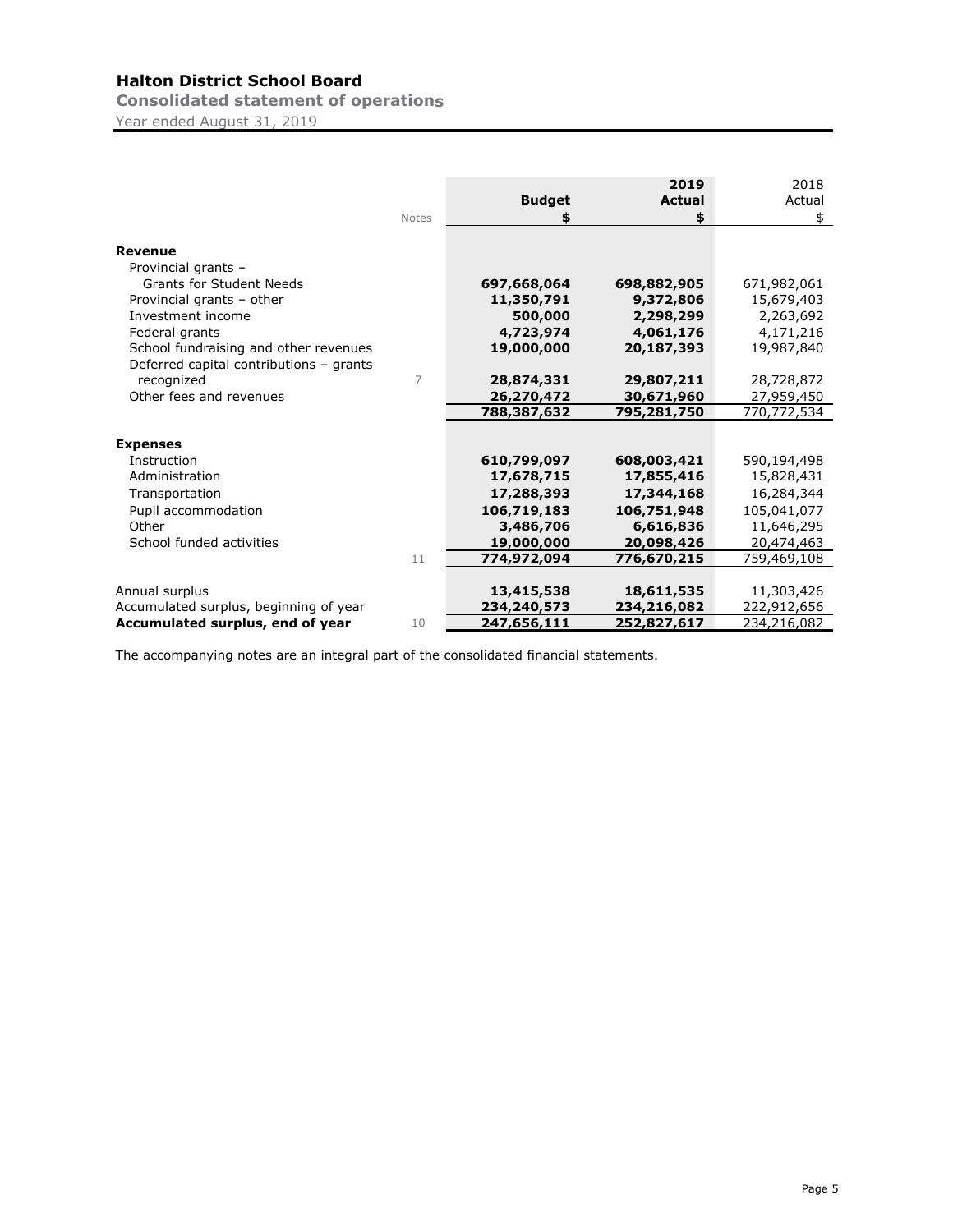**Consolidated statement of cash flows**

Year ended August 31, 2019

|                                                              |              | 2019                          | 2018                          |
|--------------------------------------------------------------|--------------|-------------------------------|-------------------------------|
|                                                              | <b>Notes</b> | \$                            | \$                            |
|                                                              |              |                               |                               |
| <b>Operating transactions</b>                                |              |                               |                               |
| Annual surplus                                               |              | 18,611,535                    | 11,303,426                    |
| Non-cash items<br>Amortization and write downs               | 9            | 30,364,961                    |                               |
|                                                              |              |                               | 29,286,622                    |
| Deferred capital contributions -                             | 7            |                               |                               |
| grants recognized<br>Gain on sale of tangible capital assets |              | (29, 807, 211)<br>(1,879,644) | (28, 728, 872)<br>(1,687,860) |
| Net change in non-cash working capital balances              |              |                               |                               |
| Accounts receivable                                          |              | 688,864                       | (462, 701)                    |
| Accounts receivable - Government of Ontario                  |              | (28, 775, 227)                |                               |
| Accounts payable and accrued liabilities                     |              | 217,922                       | 9,478,963                     |
| Deferred revenue - operating                                 |              | (214, 294)                    | (120, 678)                    |
| Employee future benefits payable                             |              | (318,589)                     | (960, 433)                    |
| Prepaid expenses                                             |              | 38,943                        | 174,726                       |
|                                                              |              | (11,072,740)                  | 18,283,193                    |
|                                                              |              |                               |                               |
| <b>Capital transactions</b>                                  |              |                               |                               |
| Proceeds on sale of tangible capital assets                  |              | 2,005,376                     | 2,888,033                     |
| Acquisition of tangible capital assets                       | 9            | (59, 413, 371)                | (66,580,977)                  |
|                                                              |              | (57,407,995)                  | (63,692,944)                  |
|                                                              |              |                               |                               |
| <b>Financing transactions</b>                                |              |                               |                               |
| Principal repayments on long-term liabilities                | 5            | (12, 156, 749)                | (11,607,432)                  |
| Additions to deferred capital contributions                  | 7            | 45,319,815                    | 48,634,248                    |
| Decrease in deferred revenues - capital                      |              | (2,870,461)                   | (1,097,647)                   |
| Decrease in accounts receivable -                            |              |                               |                               |
| Government of Ontario                                        |              | 13,374,467                    | 11,508,603                    |
|                                                              |              | 43,667,072                    | 47,437,772                    |
|                                                              |              |                               |                               |
| (Decrease) increase in cash and cash equivalents             |              | (24, 813, 663)                | 2,028,021                     |
| Cash and cash equivalents, beginning of year                 |              | 88,194,188                    | 86,166,167                    |
| Cash and cash equivalents, end of year                       |              | 63,380,525                    | 88,194,188                    |

The accompanying notes are an integral part of the consolidated financial statements.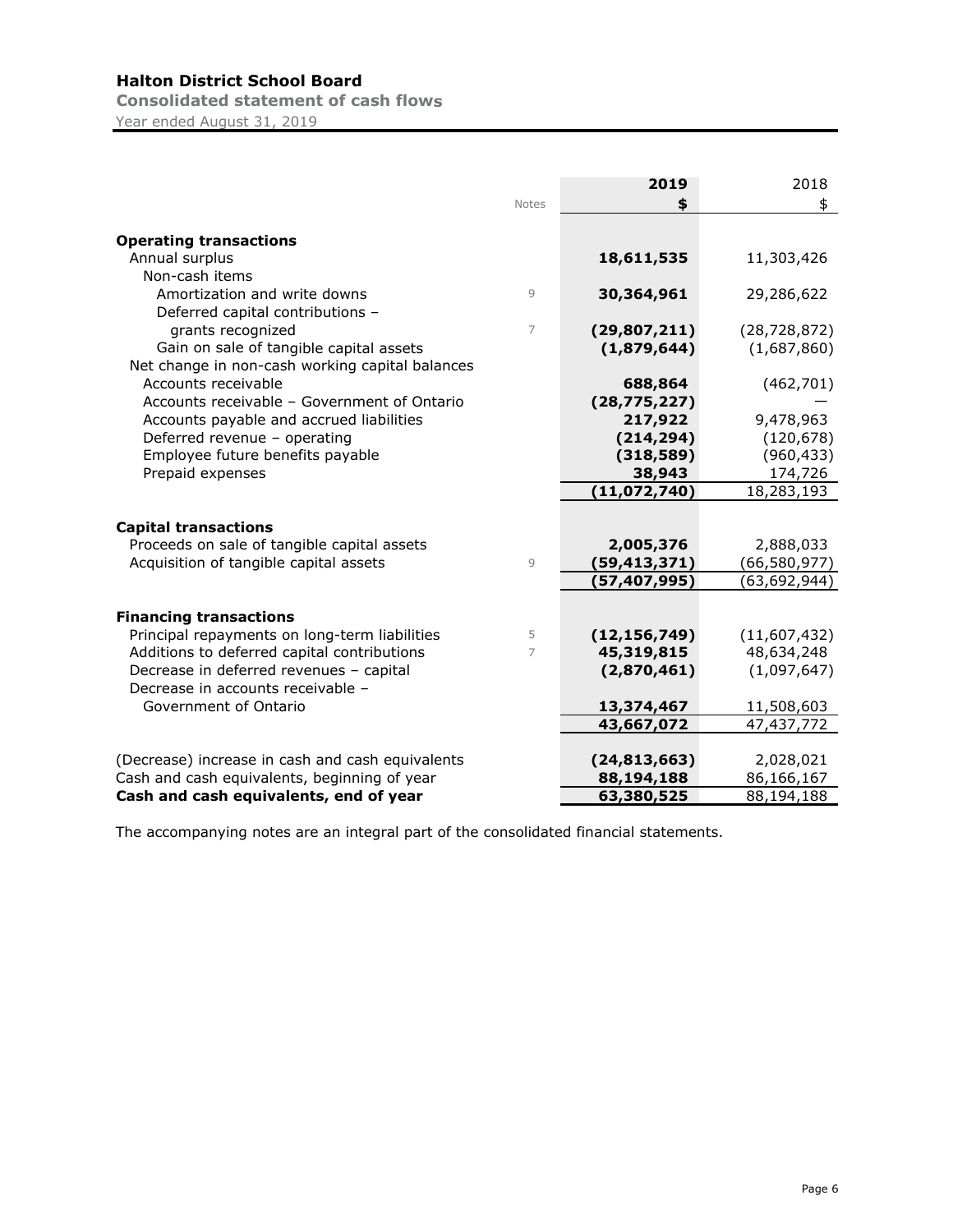**Consolidated statement of change in net debt**

Year ended August 31, 2019

|                                         |              | 2019            | 2018            |
|-----------------------------------------|--------------|-----------------|-----------------|
|                                         | <b>Notes</b> |                 |                 |
|                                         |              |                 |                 |
| <b>Annual surplus</b>                   |              | 18,611,535      | 11,303,426      |
|                                         |              |                 |                 |
| Tangible capital asset activity         |              |                 |                 |
| Acquisition of tangible capital assets  | 9            | (59, 413, 371)  | (66,580,977)    |
| Net book value of tangible              |              |                 |                 |
| capital asset disposals                 | 9            | 125,732         | 1,200,173       |
| Amortization of tangible capital assets | 9            | 30,136,085      | 29,286,622      |
| Write-downs of tangible capital assets  | 9            | 228,876         |                 |
|                                         |              | (28,922,678)    | (36,094,182)    |
|                                         |              |                 |                 |
| Other non-financial asset activities    |              |                 |                 |
| Acquisition of prepaid expenses         |              | (1,319,868)     | (987, 678)      |
| Use of prepaids                         |              | 1,358,811       | 1,162,404       |
|                                         |              | 38,943          | 174,726         |
|                                         |              |                 |                 |
| Increase in net debt                    |              | (10, 272, 200)  | (24, 616, 030)  |
| Net debt, beginning of year             |              | 552,581,335)    | (527,965,305)   |
| Net debt, end of year                   |              | (562, 853, 535) | (552, 581, 335) |

The accompanying notes are an integral part of the consolidated financial statements.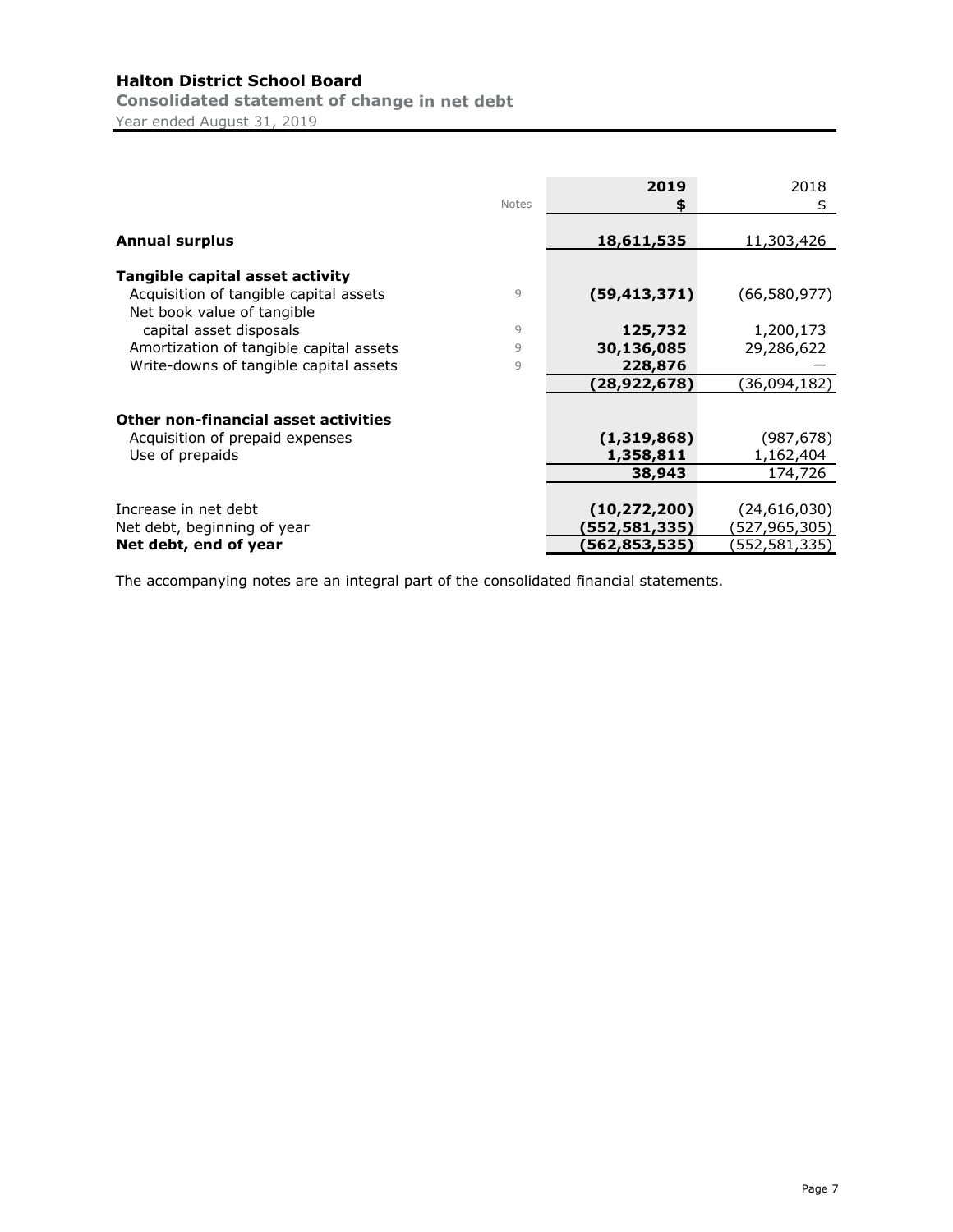# **1. Significant accounting policies**

The consolidated financial statements are prepared by management in accordance with the basis of accounting described below.

#### *Basis of accounting*

The consolidated financial statements have been prepared in accordance with the Financial Administration Act supplemented by Ontario Ministry of Education memorandum 2004:B2 and Ontario Regulation 395/11 of the Financial Administration Act.

The Financial Administration Act requires that the consolidated financial statements be prepared in accordance with the accounting principles determined by the relevant Ministry of the Province of Ontario. A directive was provided by the Ontario Ministry of Education within memorandum 2004:B2 requiring school boards to adopt Canadian public sector accounting standards commencing with their year ended August 31, 2004 and that changes may be required to the application of these standards as a result of regulation.

In 2011, the government passed Ontario Regulation 395/11 of the Financial Administration Act. The Regulation requires that contributions received or receivable for the acquisition or development of depreciable tangible capital assets and contributions of depreciable tangible capital assets for use in providing services, be recorded as deferred capital contributions and be recognized as revenue in the statement of operations over the periods during which the asset is used to provide service at the same rate that amortization is recognized in respect of the related asset. The regulation further requires that if the net book value of the depreciable tangible capital asset is reduced for any reason other than depreciation, a proportionate reduction of the deferred capital contribution along with a proportionate increase in the revenue be recognized. For Ontario school boards, these contributions include government transfers, externally restricted contributions and, historically, property tax revenue.

The accounting policy requirements under Regulation 395/11 are significantly different from the requirements of Canadian public sector accounting standards which require that:

- government transfers, including amounts previously recognized as tax revenue, which do not contain a stipulation that creates a liability, be recognized as revenue by the recipient when approved by the transferor and the eligibility criteria have been met in accordance with public sector accounting standard PS3410;
- externally restricted contributions be recognized as revenue in the period in which the resources are used for the purpose or purposes specified in accordance with public sector accounting standard PS3100; and
- property taxation revenue be reported as revenue when received or receivable in accordance with public sector accounting standard PS3510.

As a result, revenue recognized in the consolidated statement of operations and certain related deferred revenues and deferred capital contributions would be recorded differently under Canadian Public Sector Accounting Standards.

### *Reporting entity*

The consolidated financial statements reflect the assets, liabilities, revenues and expenses of the reporting entity. The reporting entity is comprised of all organizations accountable for the administration of their financial affairs and resources to the Board and which are controlled by the Board, including the following:

- Fast Track Community Centre for Skills Development and Training ("The Centre"); and
- Halton Student Transportation Services ("HSTS").

School generated funds, which include the assets, liabilities, revenues and expenses of various organizations that exist at the school level and which are controlled by the Board are reflected in the consolidated financial statements.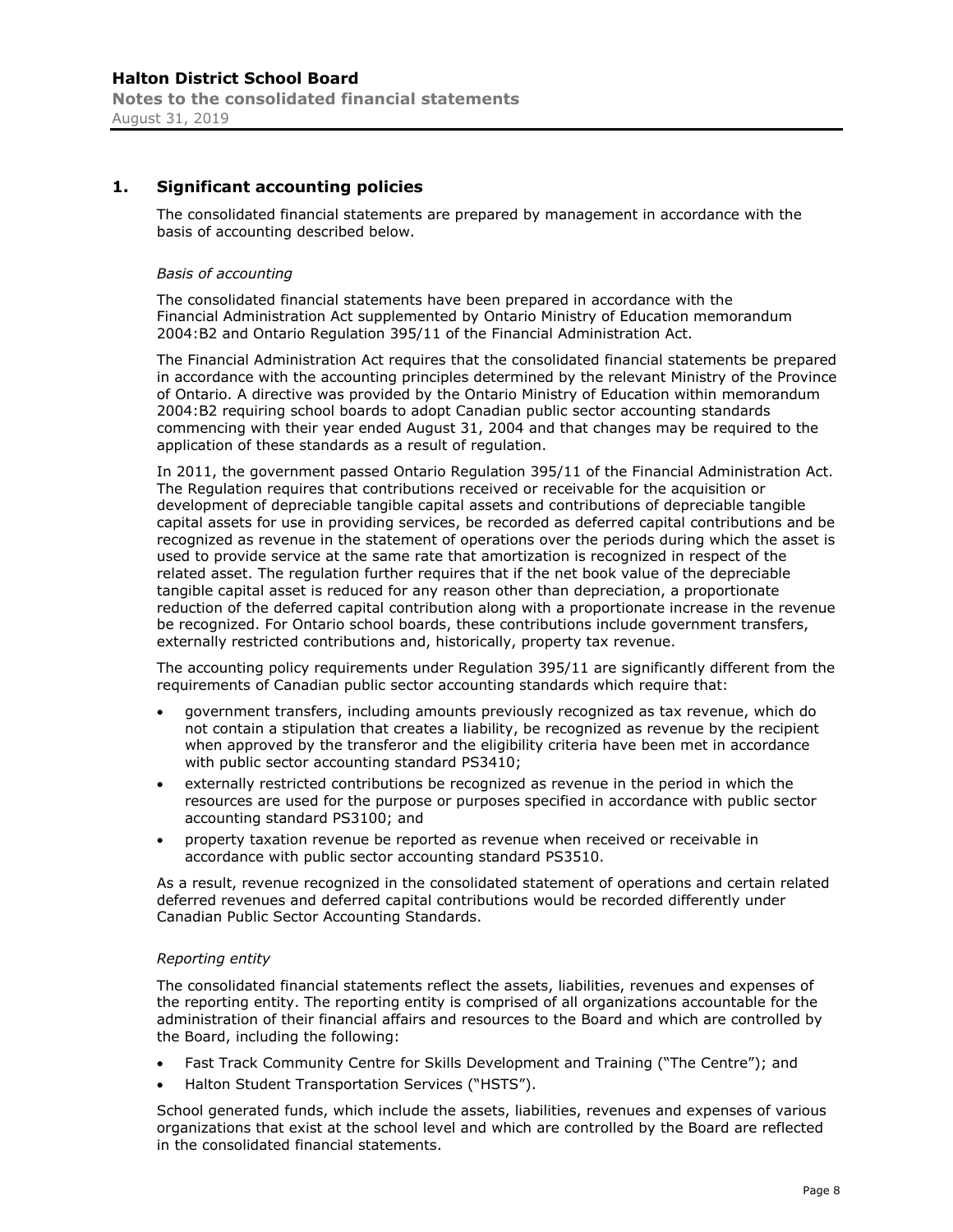#### *Reporting entity (continued)*

All material inter-departmental and inter-organizational transactions and balances between these organizations are eliminated upon consolidation.

Prior to September 1, 2019, the Board and The Centre were considered to be related parties by virtue of common control, as the Board had the ability to unilaterally appoint or remove a majority of the members of The Centre's Board of Directors. Subsequent to this date, the Board and The Centre have effectively severed their related party relationship, through the resignation of Board personnel from The Centre's Board of Directors, and the transfer, modification, or termination of other financial and employment arrangements between the two parties. As such, the consolidated financial statements will no longer reflect the activities of The Centre commencing in fiscal 2020, as The Centre will no longer form part of the Board's reporting entity.

#### *Trust funds*

Trust funds and their related operations administered by the Board are not included in the consolidated financial statements, as they are not controlled by the Board.

#### *Cash and cash equivalents*

Cash and cash equivalents are comprised of cash on hand and demand deposits.

#### *Tangible capital assets*

Tangible capital assets are recorded at historical cost less accumulated amortization. Historical cost includes amounts that are directly attributable to acquisition, construction, development or betterment of the asset, as well as interest related to financing during construction. When historical cost records were not available, other methods were used to estimate the costs and accumulated amortization.

Leases which transfer substantially all of the benefits and risks incidental to ownership of property are accounted for as leased tangible capital assets. All other leases are accounted for as operating leases and the related payments are charged to expenses as incurred.

Tangible capital assets, except land, are amortized on a straight line basis over their estimated useful lives as follows:

|                                     | Estimated useful |
|-------------------------------------|------------------|
| Asset                               | life in years    |
|                                     |                  |
| Land improvements with finite lives | 15               |
| <b>Buildings</b>                    | 40               |
| Portable structures                 | 20               |
| Other buildings                     | 20               |
| First-time equipping of schools     | 10               |
| Furniture                           | 10               |
| Equipment                           | $5 - 15$         |
| Computer hardware                   | 5                |
| Computer software                   | 5                |
| Leasehold improvements - The Centre | 10               |

Assets under construction and assets that relate to pre-acquisition and pre-construction costs are not amortized until the asset is available for productive use.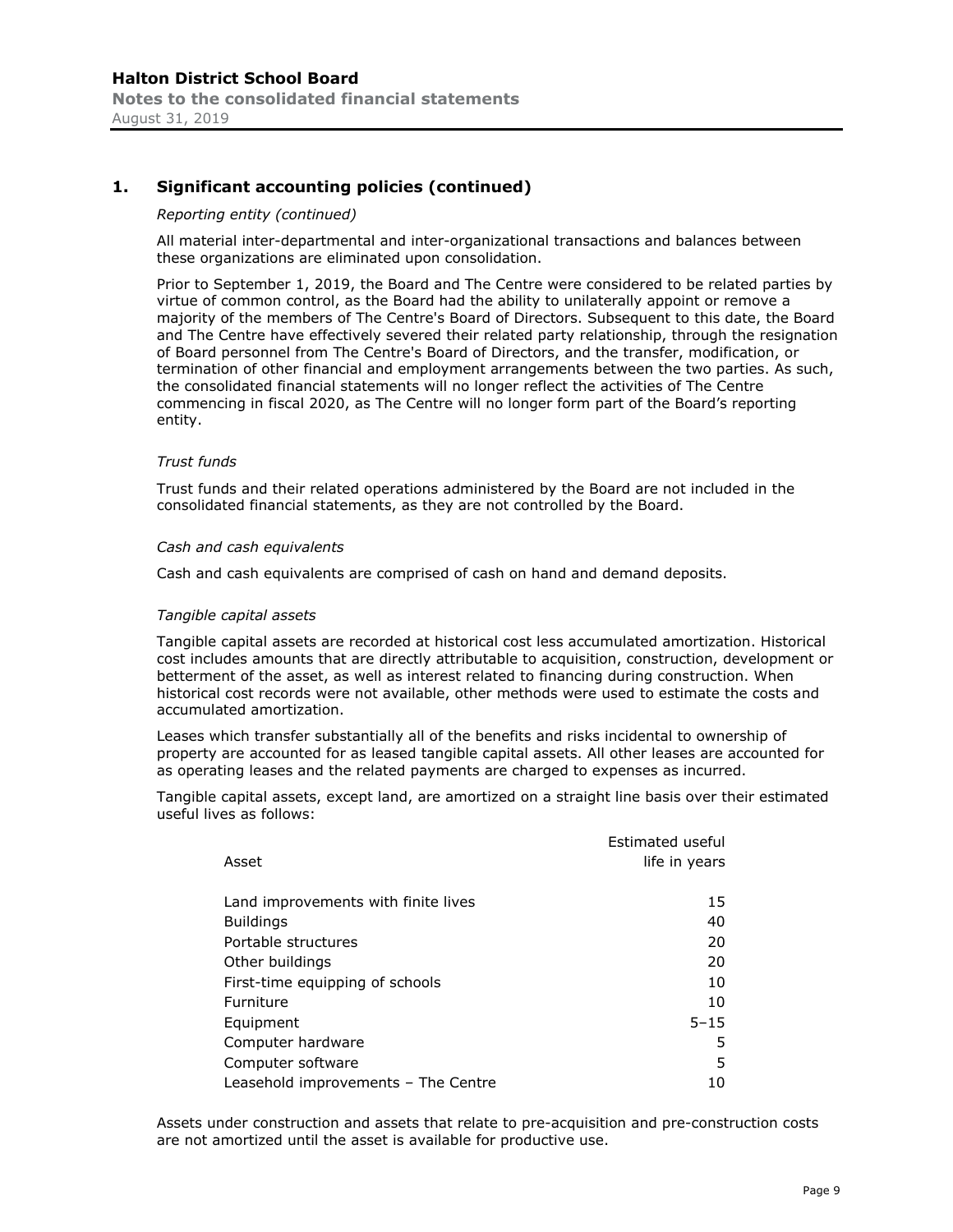#### *Tangible capital assets (continued)*

Land permanently removed from service and held for resale is recorded at the lower of cost and estimated net realizable value. Cost includes amounts for improvements to prepare the land for sale or servicing. Buildings permanently removed from service and held for resale cease to be amortized and are recorded at the lower of carrying value and estimated net realizable value. Tangible capital assets which meet the criteria for financial assets are reclassified as "assets held for sale" on the consolidated statement of financial position.

#### *Deferred revenue*

Certain amounts are received pursuant to legislation, regulation or agreement and may only be used in the conduct of certain programs or in the delivery of specific services and transactions. These amounts are recognized as revenue in the fiscal year the related expenses are incurred or services performed.

#### *Deferred capital contributions*

Contributions received or receivable for the purpose of acquiring or developing a depreciable tangible capital asset for use in providing services, or any contributions in the form of depreciable tangible assets received or receivable for use in providing services, is recognized as deferred capital contributions (DCC) as defined in Ontario Regulation 395/11 of the Financial Administration Act. These amounts are recognized as revenue at the same rate as the related tangible capital asset is amortized. The following items fall under this category:

- Government transfers received or receivable for capital purpose;
- Other restricted contributions received or receivable for capital purpose; and
- Amounts previously recognized as property taxation revenues which were historically used to fund capital assets.

#### *Retirement and other future benefits*

The Board provides defined retirement, post retirement and workers' safety insurance benefits to specified employee groups. These benefits include pension, retirement gratuity, health and dental, workers' safety insurance benefits, carry-over sick leave and long term disability benefits.

#### *(a) Employee Life and Health Trusts*

As part of ratified labour collective agreements for unionized employees that bargain centrally and ratified central discussions with the Principals and Vice-Principals Associations, a number of Employee Life and Health Trusts (ELHTs) were established. The ELHTs provide health, life and dental benefits to teachers, education workers and other school board staff and retired individuals starting with a school board's participation date into the ELHT. These benefits are being provided through a joint governance structure between the bargaining/employee groups, school board trustees associations and the Government of Ontario.

The Board's employees belong to the following ELHTs: Elementary Teachers' Federation of Ontario (ETFO), Elementary Teachers' Federation of Ontario Education Workers (ETFO-EW), Ontario Secondary School Teachers' Federation (OSSTF), Ontario Secondary School Teachers' Federation Education Workers (OSSTF-EW), Education Workers' Alliance of Ontario (EWAO), Canadian Union of Public Employees (CUPE), Education Council of Associations for Benefits (ECAB), and ONE-T for non-unionized employees including Principals and Vice-Principals.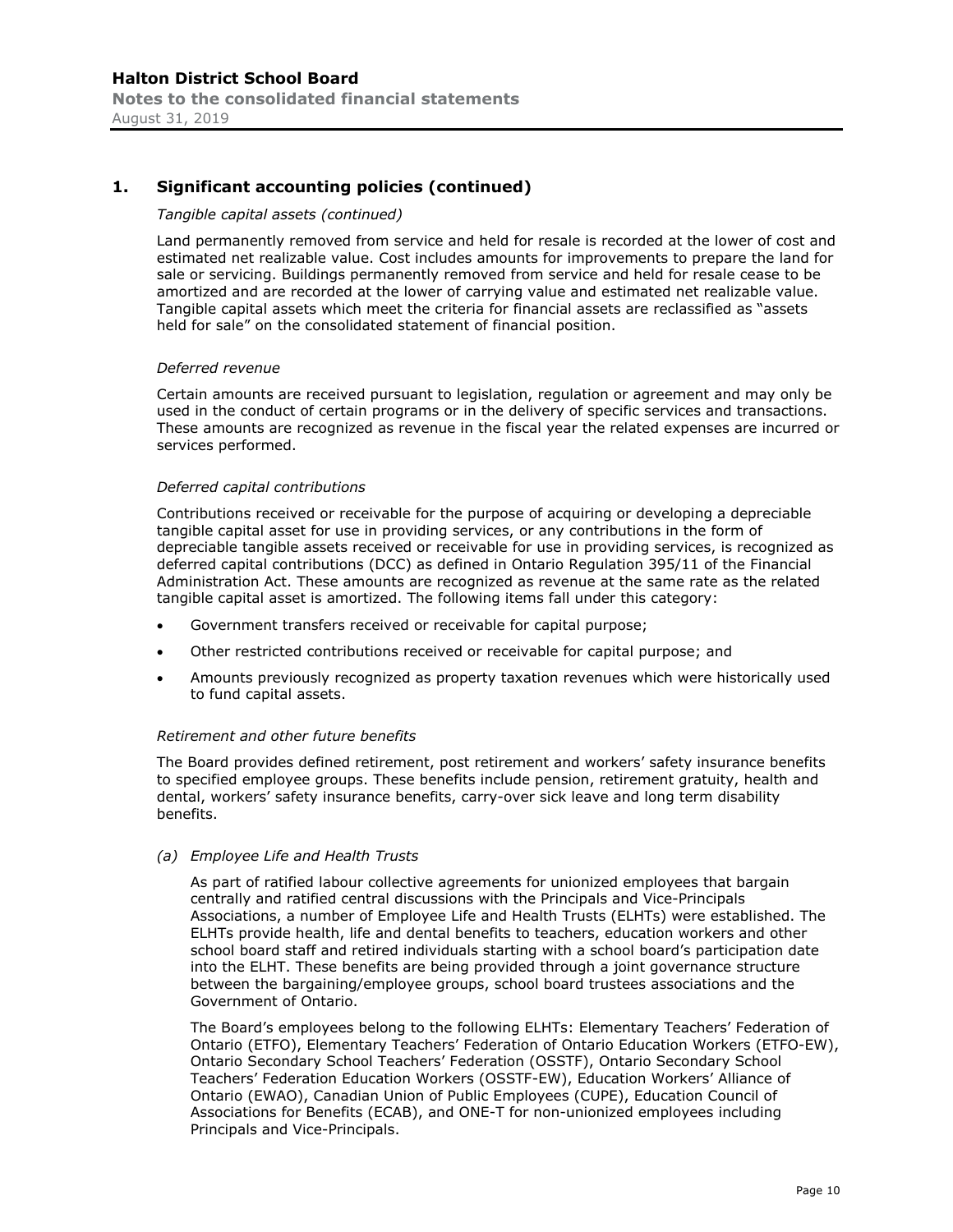*Retirement and other future benefits (continued)* 

#### *(a) Employee Life and Health Trusts (continued)*

The Board is no longer responsible to provide these benefits to ETFO, OSSTF, OCTU (under OSSTF-EW), PSSP (under OSSTF-EW), DECE (under ETFO-EW), CUPE, HDEAA (under EWAO), Principals and Vice-Principals and non-unionized employees.

Funding for the ELHTs is based on the existing benefits funding embedded within the Grants for Student Needs (GSN) and additional ministry funding in the form of a Crown contribution and Stabilization Adjustment. School boards are required to remit the negotiated amount per full-time equivalency (FTE) on a monthly basis.

The Board continues to provide health and dental benefits for retired individuals in certain employee groups and continues to have a liability for payment of benefits for individuals who are retired under these plans.

*(b) Retirement gratuity plan, sick leave plan, and post-retirement health and dental plan* 

In 2012, changes were made to the Board's retirement gratuity plan, sick leave plan and post-retirement health and dental plan. The Board has adopted the following policies with respect to accounting for these employee benefits:

(i) The costs of self-insured retirement and other employee future benefits are actuarially determined using management's best estimate of salary escalation, accumulated sick days at retirement, insurance and health care costs trends, disability recovery rates, long-term inflation rates and discount rates. In prior years, the cost of retirement gratuities that vested or accumulated over the periods of service provided by the employee were actuarially determined using management's best estimate of salary escalation, accumulated sick days at retirement and discount rates. As a result of the plan change, the cost of retirement gratuities were actuarially determined using the employee's salary, banked sick days and years of service as at August 31, 2012 and management's best estimate of discount rates. The changes resulted in a plan curtailment and any unamortized actuarial gains and losses were recognized as at August 31, 2012. Any actuarial gains and losses arising from changes to the discount rate are amortized over the expected average remaining service life of the employee group.

For self-insured retirement and other employee future benefits that vest or accumulate over the periods of service provided by employees, such as post-retirement health and dental benefits, the cost is actuarially determined using the projected benefit method prorated on service. Under this method, the benefit costs are recognized over the expected average service life of the employee group. The changes to the post-retirement health and dental plan resulted in a plan curtailment and any unamortized actuarial gains and losses associated with the employees impacted by the change were recognized as at August 31, 2012.

For those self-insured benefit obligations that arise from specific events that occur periodically, such as obligations for workers' compensation, the cost is recognized immediately in the period the events occur. Any actuarial gains and losses that are related to these benefits are recognized immediately in the period they arise.

- (ii) The costs of multi-employer defined pension benefits, such as the Ontario Municipal Employees Retirement System pensions, are the employer's contributions due to the plan in the period.
- (iii) The costs of insured benefits are the employer's portion of insurance premiums owed for coverage of employees during the period.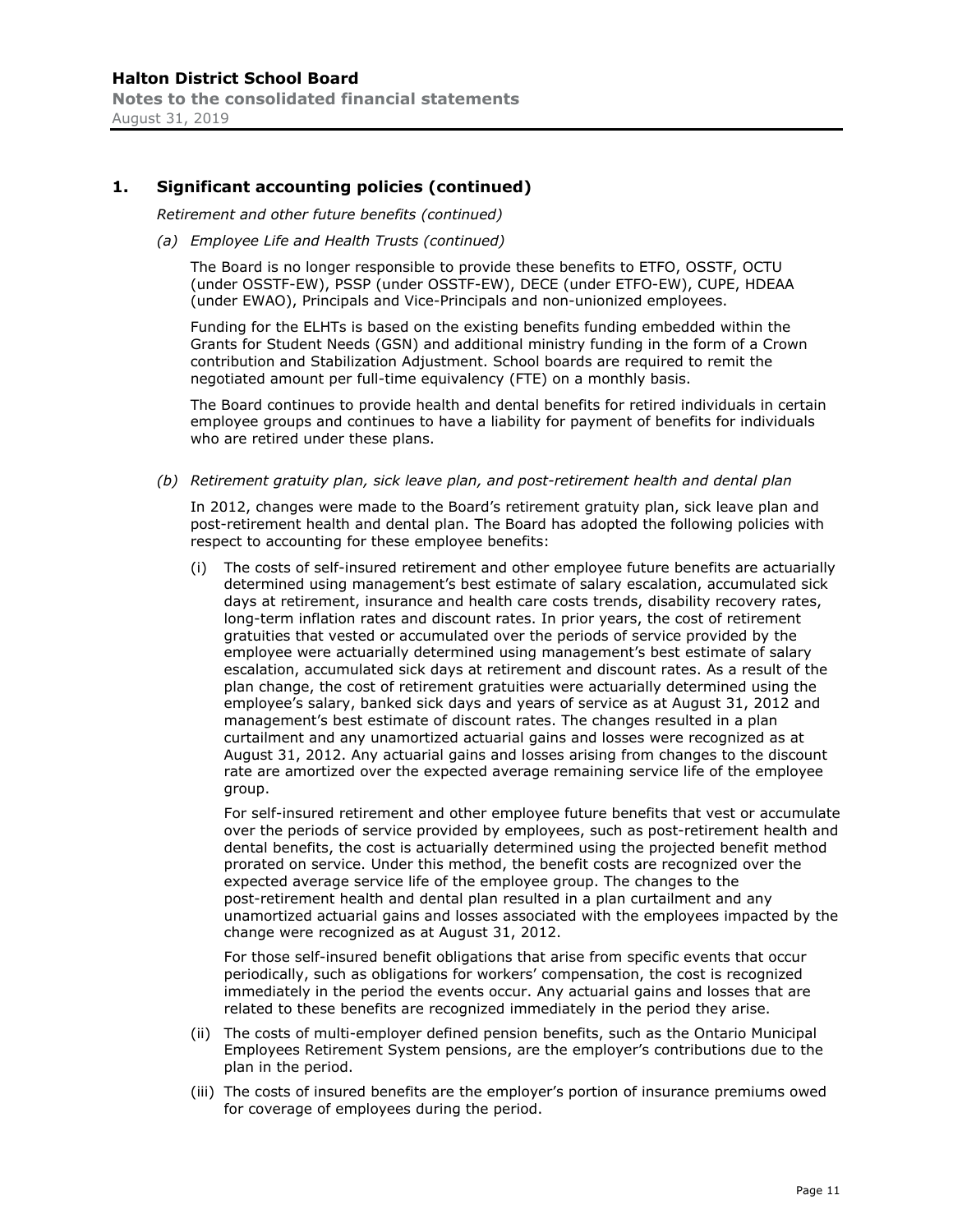#### *Government transfers*

Government transfers, which include legislative grants, are recognized in the consolidated financial statements in the period, in which events giving rise to the transfer occur, providing the transfers are authorized, and eligibility criteria have been met and reasonable estimates of the amount can be made. If government transfers contain stipulations which give rise to a liability, they are deferred and recognized in revenue when the stipulations are met.

Government transfers for capital are deferred as required by Regulation 395/11, recorded as deferred capital contributions (DCC) and recognized as revenue in the consolidated statement of operations at the same rate and over the same periods as the asset is amortized.

#### *Investment income*

Investment income is reported as revenue in the period earned.

When required by the funding government or related Act, investment income earned on externally restricted funds such as pupil accommodation, education development charges and special education form part of the respective deferred revenue balances.

#### *Budget figures*

Budget figures have been provided for comparison purposes and have been derived from the budget approved by the Trustees of the Halton District School Board. The budget is developed in accordance with the provincially mandated funding model for school boards and is used to manage program spending within the guidelines of the funding model. Also included is the approved budget for the Fast Track Centre for Skills Development and Training. Budget figures in the consolidated statement of change in net debt have not been provided.

#### *Property tax revenue*

Under Canadian Public Sector Accounting Standards, the entity that determines and sets the tax levy records the revenue in the financial statements, which in the case of the Board, is the Province of Ontario. As a result, property tax revenue received from the municipalities is recorded as part of Provincial grants - Grants for Student Needs.

#### *Use of estimates*

The preparation of consolidated financial statements in conformity with the basis of accounting described in Note 1 requires management to make estimates and assumptions that affect the reported amounts of assets and liabilities and disclosure of contingent assets and liabilities as at the date of the consolidated financial statements, and the reported amounts of revenues and expenses during the year. Actual results could differ from these estimates. These estimates are reviewed periodically and, as adjustments become necessary, they are reported in the periods in which they become known. Significant estimates include employee future benefits and certain accruals.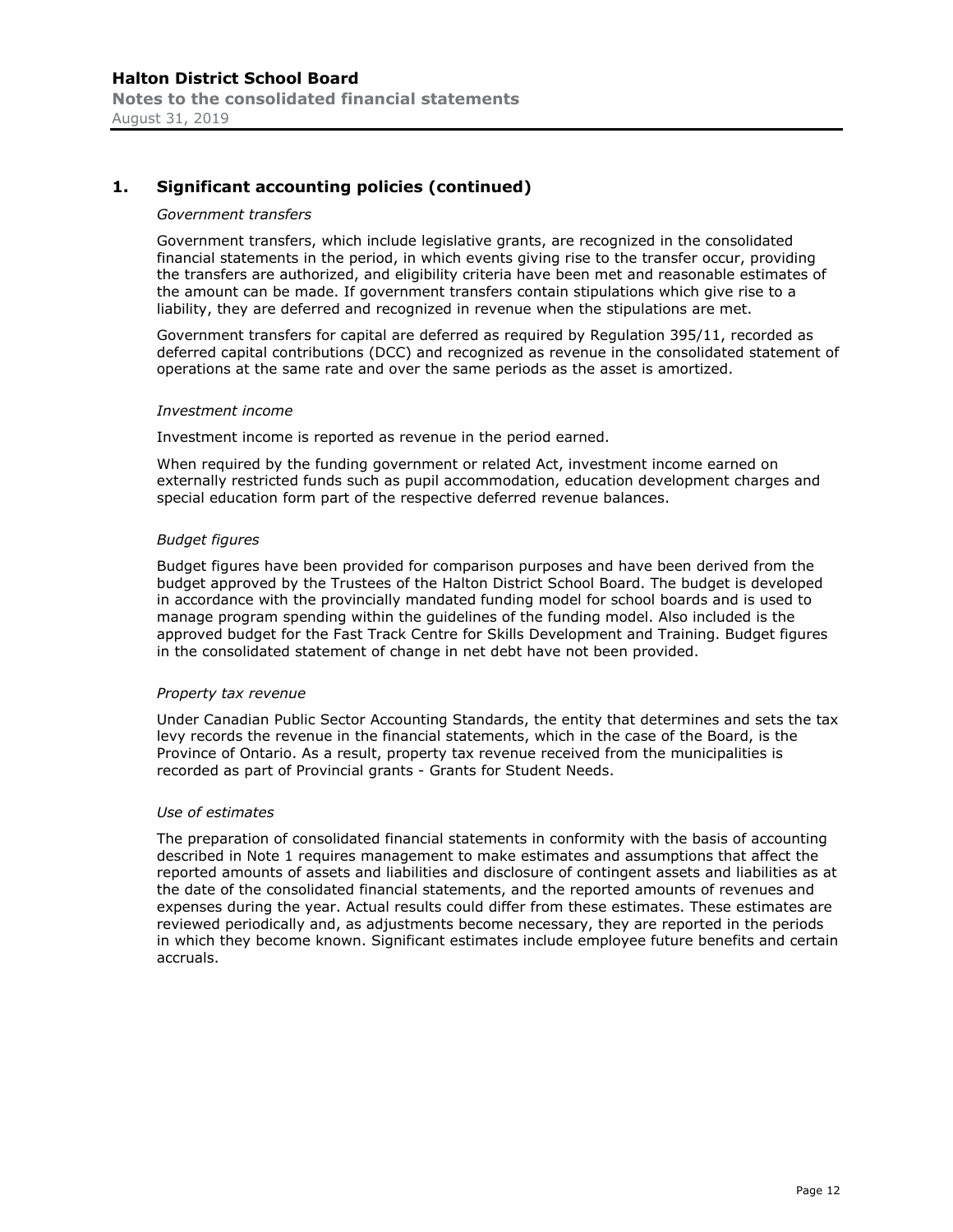# **2. Accounts receivable – Government of Ontario**

#### *Capital grants*

The Government of Ontario replaced variable capital funding with a one-time debt support grant in 2009-10. The Board was granted a one-time grant that recognized capital debt as of August 31, 2010 that is supported by the existing capital programs. The Board receives this grant in cash over the remaining term of the existing capital debt instruments. The Board may also be entitled to yearly capital grants to support capital programs which would be reflected in this account receivable. As at August 31, 2019, the Board has a receivable balance of \$270,799,645 (\$284,174,112 in 2018) with respect to this capital grant, which has been included on the consolidated statement of financial position as part of Accounts receivable – Government of Ontario.

#### *Operating grants*

Effective September 1, 2018, the Ministry of Education (the "Ministry") introduced a new cash management strategy. As part of the strategy, the Ministry delays the flow of part of the annual operating grant payment to school boards if the school board's adjusted accumulated surplus and deferred revenue balances are in excess of certain criteria set out by the Ministry. The balance of delayed grant payments receivable by the Board from the Ministry as at August 31, 2019 is \$28,775,227 (nil in 2018) and has been included on the consolidated statement of financial position as part of Accounts receivable – Government of Ontario.

# **3. Temporary borrowing**

The Board's banking resolutions allow aggregate borrowings to the maximum of \$115 million. The Board has credit facilities available to the maximum of \$100 million with a Canadian chartered bank to address operating requirements, bridge capital expenditures and education development charges outstanding. As at August 31, 2019, the amount drawn was nil (nil in 2018).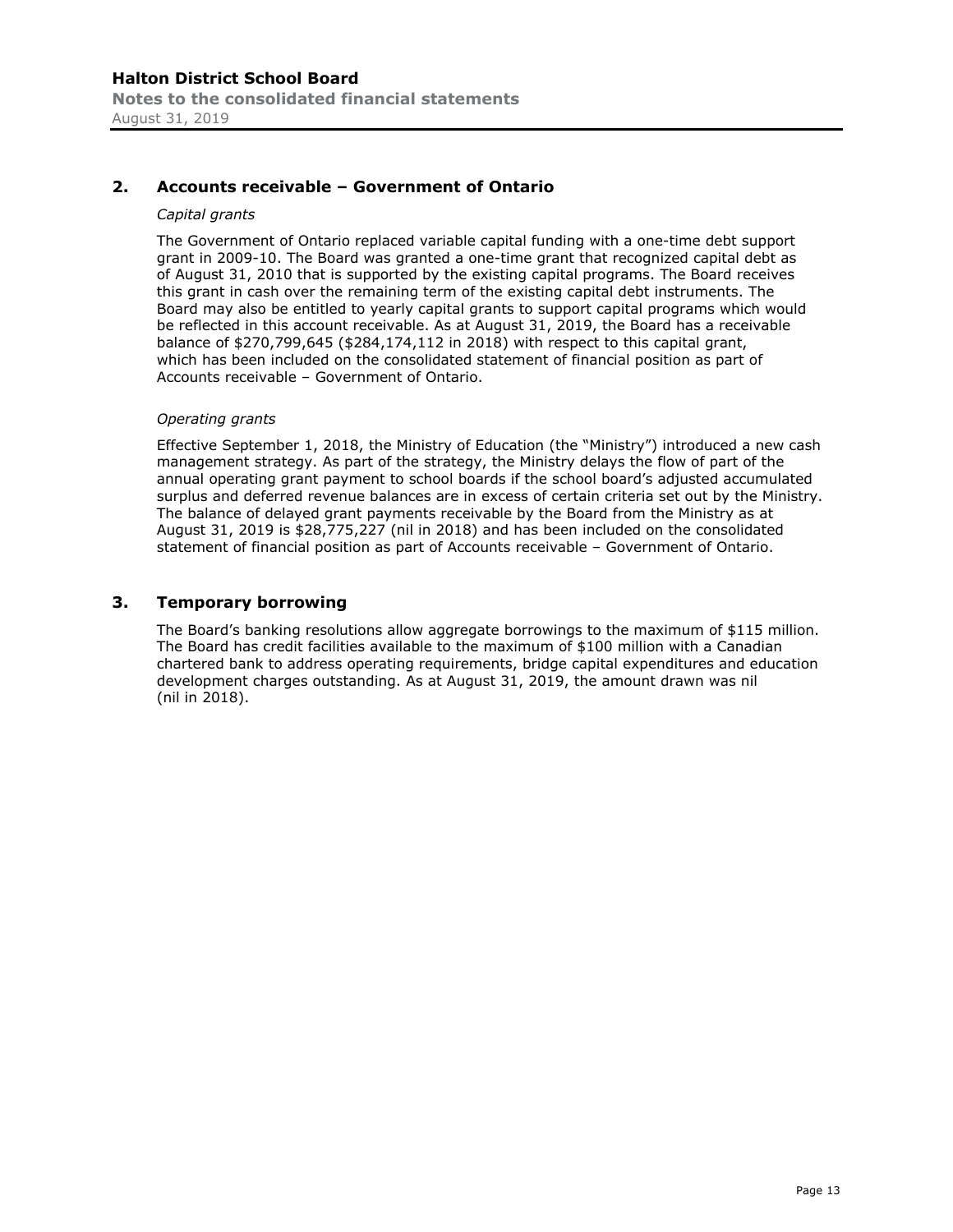**Notes to the consolidated financial statements**  August 31, 2019

# **4. Net long-term liabilities**

Net long-term liabilities on the consolidated statement of financial position is comprised of Ontario Financing Authority (OFA) and Ontario School Boards Financing Corporation (OSBFC) debentures as follows:

|                                                     | 2019<br>\$  | 2018<br>\$  |
|-----------------------------------------------------|-------------|-------------|
| Debentures                                          |             |             |
| OSBFC, Series 2003-A2, 5.800%,                      |             |             |
| maturing November 2028                              | 15,523,050  | 16,718,759  |
| OSBFC, Series 2004-A1, 5.483%,                      |             |             |
| maturing November 2029                              | 23,672,287  | 25,302,349  |
| OSBFC, Series 2005-A1, 4.789%, maturing August 2030 | 7,049,592   | 7,526,681   |
| OFA, Bylaw 06090, 4.560%, maturing November 2031    | 12,900,924  | 13,652,271  |
| OFA, Bylaw 08012, 4.900%, maturing March 2033       | 26,860,290  | 28,196,358  |
| OFA, Bylaw 09037, 5.062%, maturing March 2034       | 895,691     | 935,465     |
| OFA, Bylaw 09036, 5.062%, maturing March 2034       | 4,844,802   | 5,059,941   |
| OFA, Bylaw 09125, 5.384%, maturing May 2034         | 7,480,612   | 7,798,211   |
| OFA, Bylaw 10052, 5.232%, maturing May 2035         | 10,200,889  | 10,603,875  |
| OFA, Bylaw 10107, 4.947%, maturing May 2035         | 16,119,662  | 16,768,111  |
| OFA, Bylaw 11034, 4.833%, maturing March 2035       | 15,813,131  | 16,411,277  |
| OFA, Bylaw 11155, 3.970%, maturing November 2036    | 12,831,935  | 13,331,773  |
| OFA, Bylaw 12024, 3.564%, maturing March 2037       | 15,883,582  | 16,512,798  |
| OFA, Bylaw 13030, 3.799%, maturing March 2038       | 41,575,159  | 43,063,132  |
| OFA, Bylaw 13120, 4.037%, maturing October 2028     | 12,245,281  | 13,289,342  |
| OFA, Bylaw 14025, 4.003%, maturing March 2039       | 24,668,122  | 25,471,337  |
| OFA, Bylaw 15010, 2.993%, maturing March 9, 2040    | 1,091,497   | 1,128,825   |
| OFA, Bylaw 16024, 3.242%, maturing March 15, 2041   | 155,181     | 160,007     |
| OFA, Bylaw 17020, 3.594%, maturing March 14, 2042   | 1,359,920   | 1,397,844   |
| Net long-term liabilities                           | 251,171,607 | 263,328,356 |

Of the net long-term liabilities outstanding of \$251,171,607, principal plus interest payable over the next five years and subsequent payments to maturity are as follows:

|                           | Principal   | Interest   | Total       |
|---------------------------|-------------|------------|-------------|
|                           |             |            |             |
| 2019/20                   | 12,732,677  | 11,304,999 | 24,037,676  |
| 2020/21                   | 13,336,535  | 10,701,141 | 24,037,676  |
| 2021/22                   | 13,969,707  | 10,067,969 | 24,037,676  |
| 2022/23                   | 14,633,648  | 9,404,028  | 24,037,676  |
| 2023/24                   | 15,329,885  | 8,707,791  | 24,037,676  |
| Total                     | 70,002,452  | 50,185,928 | 120,188,380 |
| Thereafter                | 181,169,155 | 47,785,049 | 228,954,204 |
| Net long-term liabilities | 251,171,607 | 97,970,977 | 349,142,584 |

Interest payments on long-term liabilities amounted to \$11,880,927 (\$12,277,012 in 2018) (Note 5).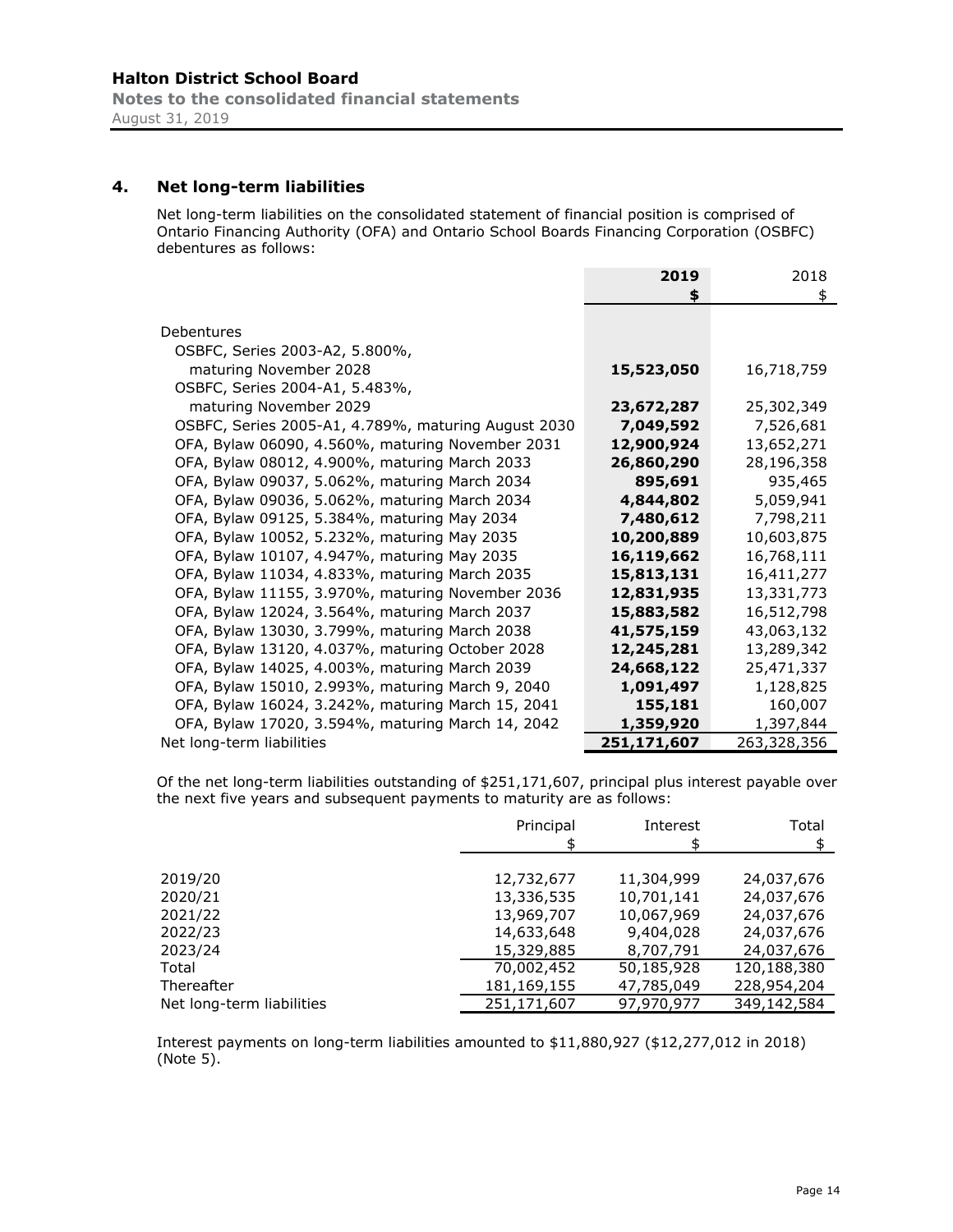# **5. Debt charges and capital loan interest**

Debt charges and capital loan interest includes principal and interest payments as follows:

|                                                                                                                                                | 2019                     | 2018                     |
|------------------------------------------------------------------------------------------------------------------------------------------------|--------------------------|--------------------------|
| Principal payments on long-term liabilities<br>Interest payments on long-term liabilities (Note 5)<br>Interest payments on temporary financing | 12,156,749<br>11,880,927 | 11,607,432<br>12,277,012 |
| of capital projects                                                                                                                            | 361,365                  | 342,603                  |
|                                                                                                                                                | 24,399,041               | 24,227,047               |

# **6. Deferred revenue**

Revenue received and that have been set aside for specific purposes by legislation, regulation or agreement are included in deferred revenue and reported on the consolidated statement of financial position.

Deferred revenue set-aside for specific purposes by legislation, regulation or agreement as at August 31, 2019 is comprised of:

|                         |            | <b>Externally</b> |                |                  |                |
|-------------------------|------------|-------------------|----------------|------------------|----------------|
|                         | Balance    | restricted        | <b>Revenue</b> | <b>Transfers</b> | <b>Balance</b> |
|                         | as at      | revenue and       | recognized     | to deferred      | as at          |
|                         | August 31, | investment        | in the         | capital          | August 31,     |
|                         | 2018       | income            | period         | contributions    | 2019           |
|                         | \$         | \$                | \$             | \$               | \$             |
|                         |            |                   |                |                  |                |
| Renewable               |            |                   |                |                  |                |
| energy - capital        | 142,793    |                   |                | 49,548           | 93,245         |
| School renewal          | 7,656,067  | 9,915,739         | 1,761,137      | 6,935,161        | 8,875,508      |
| Special education       | 1,875,911  | 92,001,836        | 92,723,298     |                  | 1,154,449      |
| Legislative grants      | 1,153,101  | 31,468,593        | 29,950,488     | 1,843,836        | 827,370        |
| Other provincial grants | 626,710    | 6,496,760         | 6,671,775      |                  | 451,695        |
| Other Ministry of       |            |                   |                |                  |                |
| <b>Education grants</b> | 585,118    | 3,253,502         | 3,233,144      |                  | 605,476        |
| Education development   |            |                   |                |                  |                |
| charges                 |            | 15,564,051        | 15,564,051     |                  |                |
| Other third party       | 340,587    | 5,819,888         | 5,157,122      | 943              | 1,002,410      |
| Proceeds of disposition | 15,910,959 | 1,874,723         | 990            | 5,588,354        | 12,196,338     |
| Total deferred revenue  | 28,291,246 | 166,395,092       | 155,062,005    | 14,417,842       | 25,206,491     |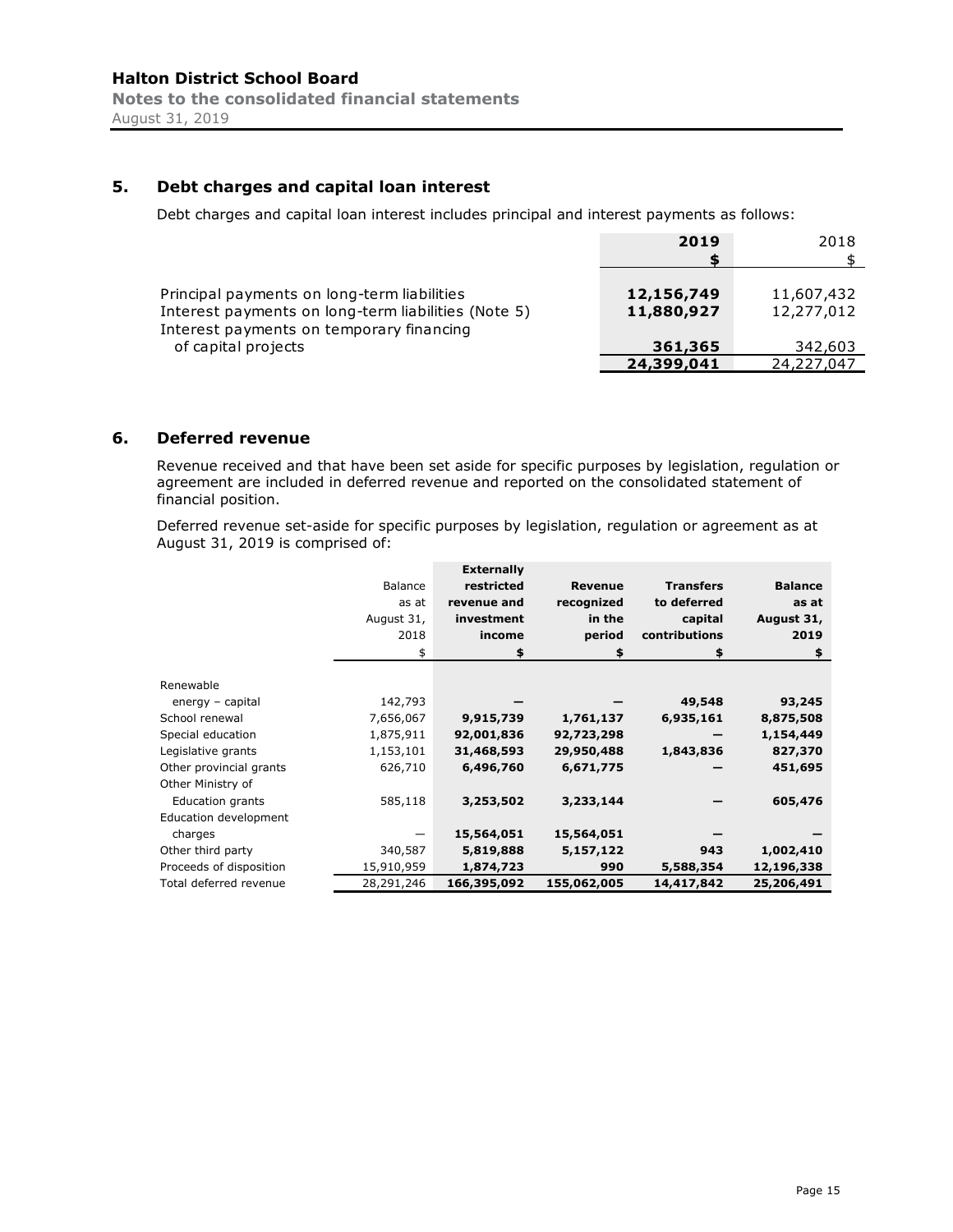# **7. Deferred capital contributions**

Deferred capital contributions include grants and contributions received that are used for the acquisition of tangible capital assets in accordance with regulation 395/11 that have been expended by year end. The contributions are amortized into revenue over the life of the asset acquired.

| 2019                                                                 | 2018           |
|----------------------------------------------------------------------|----------------|
|                                                                      |                |
|                                                                      |                |
| 570,408,258<br>Balance, beginning of year                            | 550,502,882    |
| Net additions to deferred capital contributions<br>45,319,815        | 48,634,248     |
| Deferred capital contributions - grants recognized<br>(29, 807, 211) | (28, 728, 872) |
| Balance, end of year<br>585,920,862                                  | 570,408,258    |

# **8. Retirement and other employee future benefits**

|                    |                   |            |           |                   | 2019         | 2018        |
|--------------------|-------------------|------------|-----------|-------------------|--------------|-------------|
|                    |                   |            | Workplace |                   | <b>Total</b> | Total       |
|                    |                   | Post       | safety    | <b>Sick leave</b> | employee     | employee    |
|                    | <b>Retirement</b> | retirement | insurance | top-up            | future       | future      |
|                    | gratuities        | benefits   | board     | benefits          | benefits     | benefits    |
|                    | \$                | \$         | \$        | \$                | \$           |             |
|                    |                   |            |           |                   |              |             |
| Accrued employee   |                   |            |           |                   |              |             |
| future benefit     |                   |            |           |                   |              |             |
| obligations        | 17,053,216        | 565,718    | 9,068,949 | 417,076           | 27,104,959   | 26,837,221  |
| Unamortized        |                   |            |           |                   |              |             |
| actuarial          |                   |            |           |                   |              |             |
| (losses)           | (1,624,307)       |            |           |                   | (1,624,307)  | (1,037,980) |
| Employee future    |                   |            |           |                   |              |             |
| benefits liability | 15,428,909        | 565,718    | 9,068,949 | 417,076           | 25,480,652   | 25,799,241  |

The Board has designated reserves for certain of these employee future benefit obligations. The balance of these reserves totaled \$2,349,211 at August 31, 2019 (\$3,482,211 in 2018).

|                     |                   |            |           |                   | 2019         | 2018      |
|---------------------|-------------------|------------|-----------|-------------------|--------------|-----------|
|                     |                   |            | Workplace |                   | <b>Total</b> | Total     |
|                     |                   | Post       | safety    | <b>Sick leave</b> | employee     | employee  |
|                     | <b>Retirement</b> | retirement | insurance | top-up            | future       | future    |
|                     | gratuities        | benefits   | board     | benefits          | benefits     | benefits  |
|                     | \$                | \$         |           |                   | \$           | \$        |
|                     |                   |            |           |                   |              |           |
| Recognition of      |                   |            |           |                   |              |           |
| unamortized         |                   |            |           |                   |              |           |
| actuarial (gains)   |                   |            |           |                   |              |           |
| losses              | 221,697           | (17, 392)  |           | 7,852             | 212,157      | 265,370   |
| Current year        |                   |            |           |                   |              |           |
| benefit cost        |                   |            | 3,840,066 | 417,076           | 4,257,142    | 2,978,696 |
| Plan amendment      |                   | 538,522    |           |                   | 538,522      |           |
| Interest on accrued |                   |            |           |                   |              |           |
| benefit obligation  | 509,162           | 2,195      | 229,089   |                   | 740,446      | 690,016   |
| Employee future     |                   |            |           |                   |              |           |
| benefits expense    | 730,859           | 523,325    | 4,069,155 | 424,928           | 5,748,267    | 3,934,082 |

Above amounts exclude pension contributions to the Ontario Municipal Employees Retirement System, a multi-employer pension plan, described below.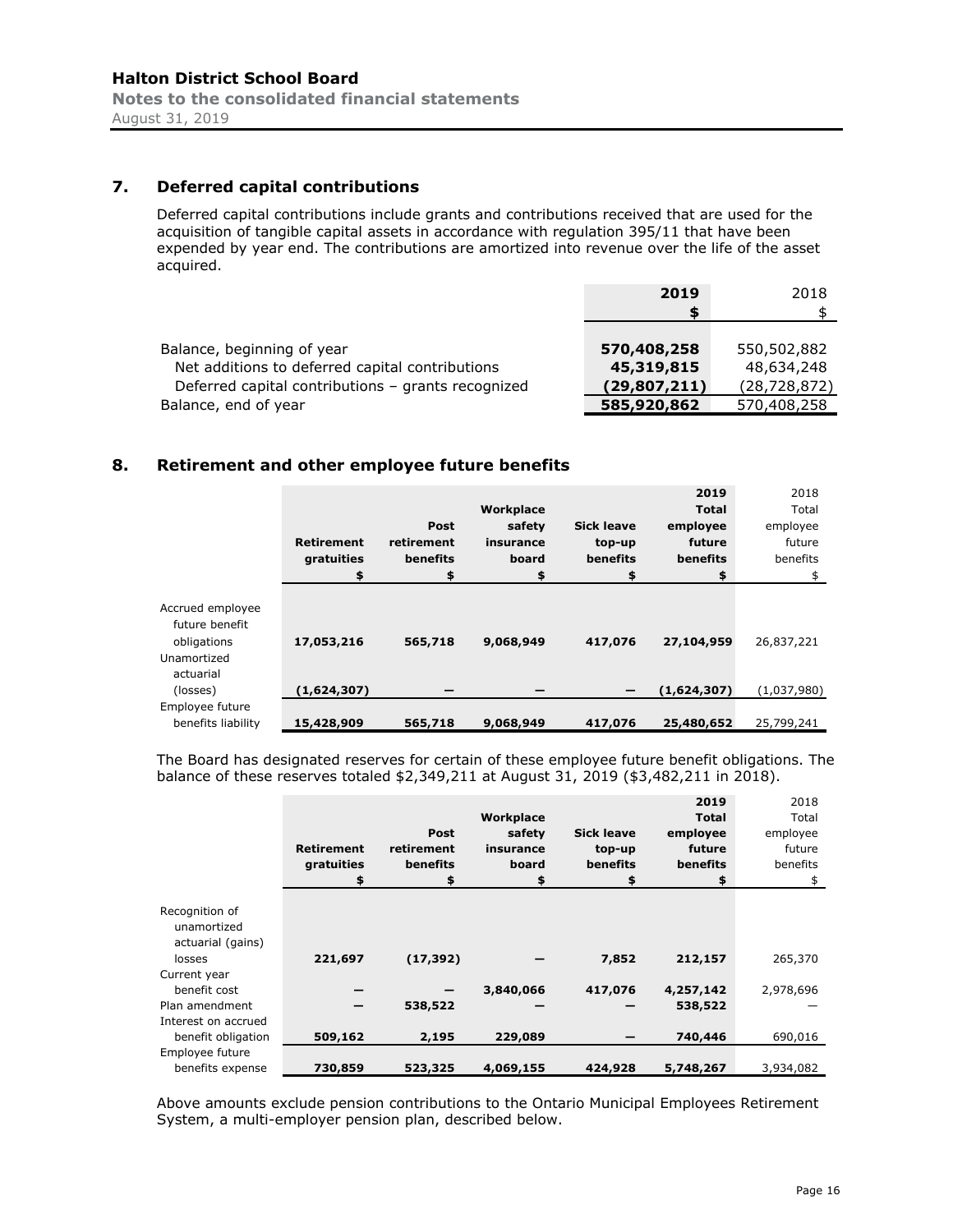# **8. Retirement and other employee future benefits (continued)**

#### *Actuarial assumptions*

The accrued benefit obligations for employee future benefit plans as at August 31, 2019 are based on actuarial valuations completed for accounting purposes as at August 31, 2019. These actuarial valuations take into account any plan changes and the economic assumptions used in these valuations are the Board's best estimates of expected rates of:

|                                       | 2019<br>$\frac{6}{6}$ | 2018<br>$\frac{0}{0}$ |
|---------------------------------------|-----------------------|-----------------------|
| Inflation                             |                       |                       |
| Retirement gratuities                 | 1.50                  | 1.50                  |
| Healthcare cost escalation            |                       |                       |
| Dental                                | 3.50                  | 3.75                  |
| Health                                | 7.50                  | 7.75                  |
| Discount on accrued benefit obligaton |                       |                       |
| Retirement gratuities                 | 2.00                  | 2.90                  |
| Post-retirement benefits              | 2.00                  | 2.90                  |

#### *Ontario Teachers' Pension Plan*

Teachers and related employee groups are eligible to be members of Ontario Teachers' Pension Plan. Employer contributions for these employees are provided directly by the Province of Ontario. The pension costs and obligations related to this plan are a direct responsibility of the Province. Accordingly, no costs or liabilities related to this plan are included in the Board's consolidated financial statements.

During the year ended August 31, 2019, the employee contributions to this plan were \$45,112,404 (\$44,856,684 in 2018).

#### *Ontario Municipal Employees Retirement System*

All permanent non-teaching employees of the Board are eligible to be members of Ontario Municipal Employees Retirement System (OMERS), a multi-employer pension plan. The plan provides defined pension benefits to employees based on their length of service and rates of pay. The Board contributions equal the employee contributions to the plan. During the year ending August 31, 2019, the Board contributed \$8,655,144 (\$8,272,071 in 2018) to the plan. As this is a multi-employer pension plan, these contributions are the Board's pension benefit expenses. No pension liability for this type of plan is included in the Board's consolidated financial statements, as these obligations are a direct responsibility of OMERS.

#### *Retirement gratuities*

The Board provides retirement gratuities to certain groups of employees hired prior to specified dates. The Board provides these benefits through an unfunded defined benefit plan. The benefit costs and liabilities related to this plan are included in the Board's Consolidated financial statements. As a result of 2012 plan change, the amount of the gratuities payable to eligible employees at retirement is based on their salary, accumulated sick days, and years of service at August 31, 2012. Retirement of gratuities expensed amounted to \$730,859 (808,452 in 2018).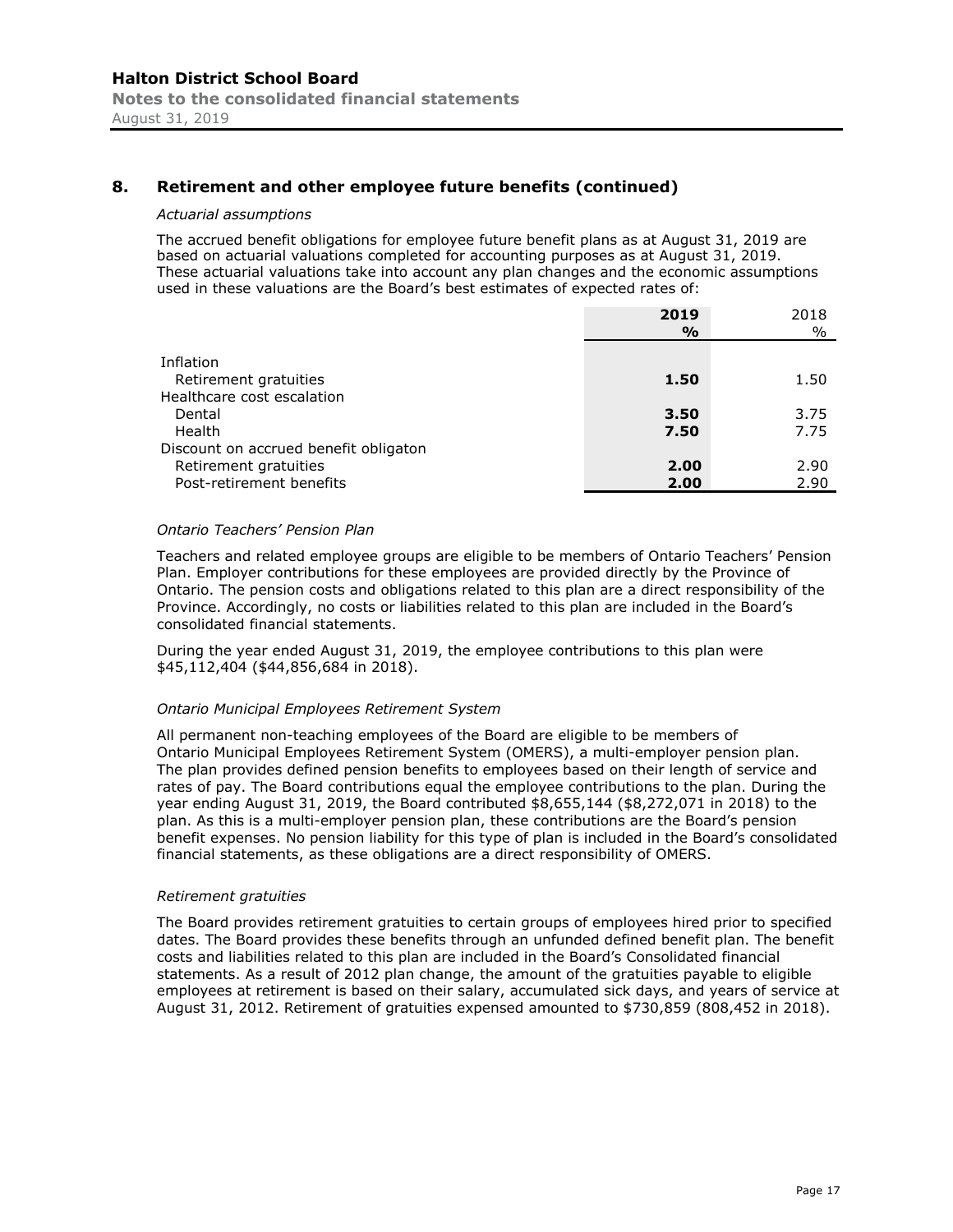# **8. Retirement and other employee future benefits (continued)**

#### *Post-retirement benefits*

The Board continues to provide post-retirement health and dental benefits to certain employee groups after retirement until the members reach 65 years of age. The premiums are based on the Board experience and retirees' premiums are subsidized by the board. The benefit costs and liabilities related to the plan are provided through an unfunded defined benefit plan and are included in the Board's consolidated financial statements. Employees retiring on or after December 15, 2020, no longer qualify for board subsidized premiums or contributions.

#### *Plan amendment*

In 2018-2019, the Board has confirmed the reinstatement of Health and Dental post-retirement benefits for 20 active and 3 retired Senior Officers until age 65. The Board is responsible for paying the full benefit plan cost. The additional accrued benefit obligation as a result of the plan amendment has been recognized in the 2018-19 current year expense.

#### *Other employee future benefits*

#### *Workplace Safety Insurance Board*

The Board is a Schedule 2 employer under the Workplace Safety and Insurance Act ("Act") and, as such, assumes responsibility for the payment of all claims to its injured workers under the Act.

Occurrences between \$1,000,000 and \$25,000,000 are insured under third party insurance coverage. The Board participates in the Workers' Compensation Assistance Program with the School Boards' Co-operative Inc. (SBCI). For an annual fee, this program provides funds to Participating Members that incur claim costs on any workers' compensation incident between \$500,000 and \$1,000,000. The Board is self-insured for all other occurrences. The benefit costs and liabilities related to this plan are included in the Board's consolidated financial statements. School boards are required to provide salary top-up to a maximum of 4 ½ years for employees receiving payments from the Workplace Safety and Insurance Board, where the collective agreements negotiated prior to 2012 included such provisions.

As of August 31, 2019, these obligations, as actuarially determined, amounted to \$9,068,949 (\$6,959,406 in 2018) and are included in Employee Future Benefits Payable. The change in this amount from the previous year has been reflected in the statement of operations.

#### *Long-term disability salary compensation*

The costs of salary compensation paid to employees on long-term disability leave are fully insured and are not included in the defined benefit plan.

#### *Sick leave top-up benefits*

A maximum of 11 unused sick leave days from the current year may be carried forward into the following year only, to be used to top-up salary for illnesses paid through the short-term leave and disability plan in that year. The accrued benefit obligation for the sick leave top-up is based on an actuarial valuation for accounting purposes as of August 31, 2019. This actuarial valuation is based on assumptions about future events.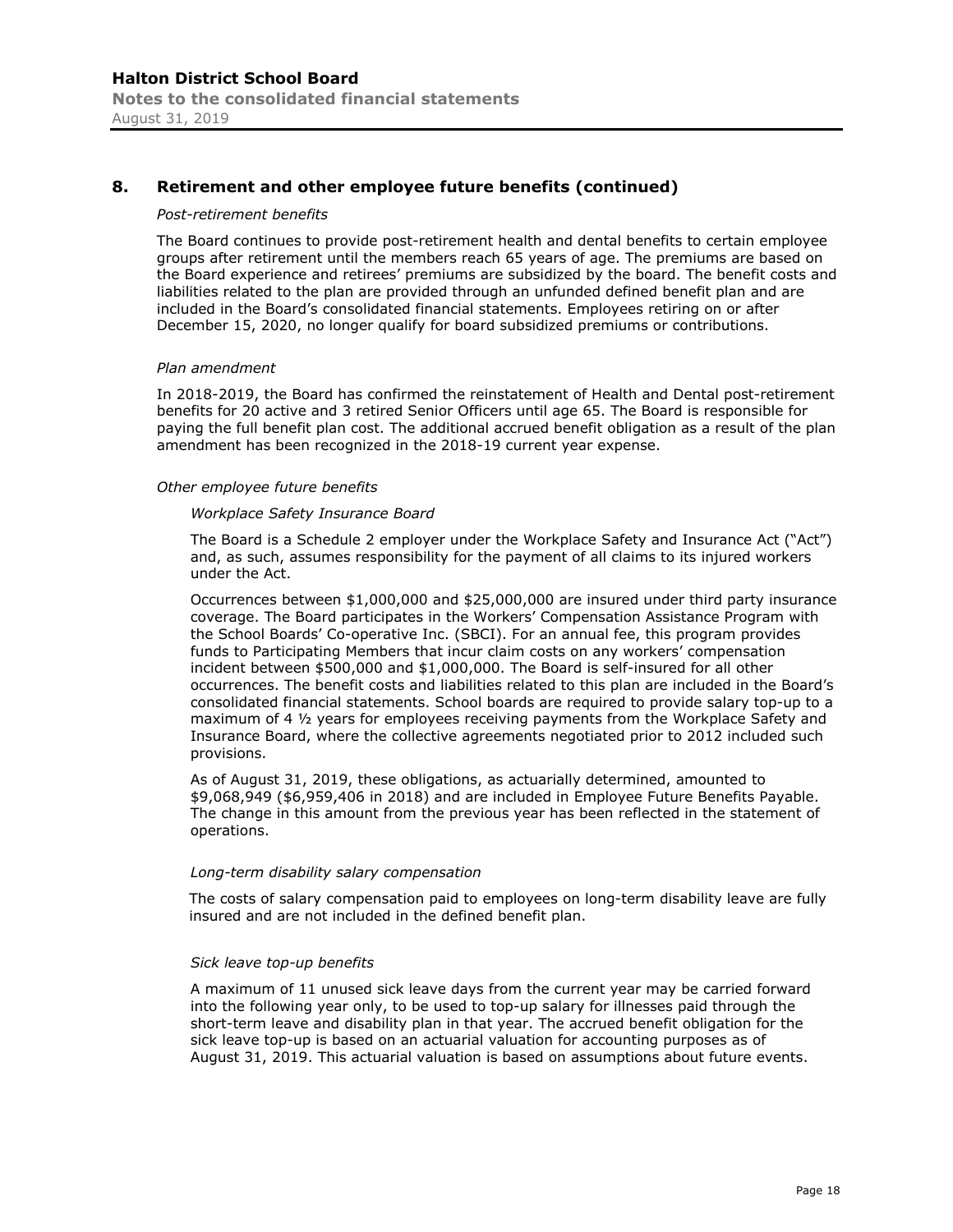**Notes to the consolidated financial statements**  August 31, 2019

# **9. Tangible capital assets**

|                                           |                          |                             |                      |                        |                         | Transfer               |                        |
|-------------------------------------------|--------------------------|-----------------------------|----------------------|------------------------|-------------------------|------------------------|------------------------|
|                                           |                          | Cost                        | <b>Additions</b>     |                        |                         | to/from                | Cost                   |
|                                           |                          | August 31,                  | and                  |                        |                         | constructionin         | August 31,             |
|                                           |                          | 2018                        | betterments          | <b>Disposals</b>       |                         | progress               | 2019                   |
|                                           |                          | \$                          | \$                   |                        | \$                      | \$                     | \$                     |
|                                           |                          |                             |                      |                        |                         |                        |                        |
| Halton District School Board              |                          |                             |                      |                        |                         |                        |                        |
|                                           |                          |                             |                      |                        |                         |                        |                        |
| Land                                      |                          | 207,289,311                 | 13,951,374           |                        | (125, 732)              | 57,500                 | 221, 172, 453          |
| Land improvements                         |                          | 38,378,683                  | 5,170,793            |                        |                         |                        | 43,549,476             |
| Buildings (40 yrs)                        |                          | 774,323,113                 | 23,760,684           |                        |                         | 7,619,119              | 805,702,916            |
| Other buildings                           |                          | 112.268                     |                      |                        |                         |                        | 112,268                |
| Portable structures                       |                          | 8,906,793                   |                      | (1,687,700)            |                         |                        | 7,219,093              |
| Construction in progress                  |                          | 19,655,247                  | 12,715,805           |                        |                         | (6,907,855)            | 25,463,197             |
| Pre-acquisition costs-land                |                          | 225,918                     | 142,183              |                        |                         | (57, 500)              | 310,601                |
| Pre-acquisition costs - building          |                          | 2,391,895                   | 1,340,939            |                        |                         | (614, 809)             | 3,118,025              |
| Equipment (5 years)                       |                          | 357,180                     | 92,082               |                        |                         |                        | 449,262                |
| Equipment (10 years)                      |                          | 4,301,619                   | 133,648              |                        | (6,948)                 | (33, 954)              | 4,394,365              |
|                                           |                          |                             |                      |                        |                         |                        |                        |
| Equipment (15 years)                      |                          | 1,728,984                   | 168,237              |                        |                         |                        | 1,897,221              |
| First time equipping                      |                          | 15,058,790                  | 749,212              |                        | (38, 821)               |                        | 15,769,181             |
| Furniture                                 |                          | 694,808                     | 209,823              |                        | (2,669)                 |                        | 901,962                |
| Computer hardware                         |                          | 9,095,121                   | 977,648              |                        |                         |                        | 10,072,769             |
| Computer software                         |                          | 1848.743                    |                      |                        | (254, 307)              | (62, 501)              | 1,531,935              |
|                                           |                          | 1,084,368,473               | 59,412,428           | (2, 116, 177)          |                         |                        | 1, 141, 664, 724       |
|                                           |                          |                             |                      |                        |                         |                        |                        |
| The Centre                                |                          |                             |                      |                        |                         |                        |                        |
| Computers                                 |                          | 50,257                      | 943                  |                        | (31, 603)               |                        | 19,597                 |
| Leasehold improvements                    |                          | 1,305,422                   |                      |                        | (910, 510)              |                        | 394,912                |
|                                           |                          |                             |                      |                        |                         |                        |                        |
| Equipment and furniture                   |                          | 907,667                     |                      |                        | (907, 667)              |                        |                        |
|                                           |                          | 2,263,346                   | 943                  | (1,849,780)            |                         | —                      | 414,509                |
|                                           |                          | 1,086,631,819               | 59,413,371           | (3,965,957)            |                         |                        | 1,142,079,233          |
|                                           |                          |                             |                      |                        |                         |                        |                        |
|                                           |                          |                             |                      |                        |                         |                        |                        |
|                                           | Accumulated              |                             |                      |                        | Accumulated             |                        |                        |
|                                           | Amortization             |                             |                      |                        | amortization            |                        |                        |
|                                           |                          | Balance at <b>TCA Accum</b> |                      |                        | <b>Balanceat</b>        | Net book               | Net book               |
|                                           |                          | August 31, Amort Write      |                      |                        | August 31,              | value                  | value                  |
|                                           | 2018                     |                             | down Amortization    | <b>Disposals</b>       | 2019                    | 2019                   | 2018                   |
|                                           | \$                       | \$                          | \$                   | \$                     | \$                      | \$                     | \$                     |
|                                           |                          |                             |                      |                        |                         |                        |                        |
| Halton District School Board<br>Board     |                          |                             |                      |                        |                         |                        |                        |
| Land                                      |                          |                             |                      |                        |                         | 221, 172, 453          | 207,289,311            |
| Land improvements                         | 15.195.859               |                             | 2,769,401            |                        | 17,965,260              | 25,584,216             | 23,182,824             |
| Buildings (40 yrs)                        | 257,995,753              |                             | 23,221,158           |                        | 281,216,911             | 524,486,005            | 516,327,360            |
| Other buildings                           | 25,259                   |                             | 5,613                |                        | 30,872                  | 81,396                 | 87,009                 |
| Portable structures                       | 6,624,696                |                             | 412,501              | (1,687,700)            | 5,349,497               | 1,869,596              | 2,282,097              |
| Construction in                           |                          |                             |                      |                        |                         |                        |                        |
| progress (a)                              |                          |                             |                      |                        |                         | 25,463,197             | 19,655,247             |
| Pre-acquisition                           |                          |                             |                      |                        |                         |                        |                        |
| costs - land (a)                          |                          |                             |                      |                        |                         | 310,601                | 225,918                |
| Pre-acquisition                           |                          |                             |                      |                        |                         |                        | 2,391,895              |
| $costs - building$<br>Equipment (5 years) | 145,271                  |                             | 71,185               |                        | 216,456                 | 3,118,025<br>232,806   | 211,909                |
| Equipment (10 years)                      | 2,096,624                |                             | 405,828              | (6,948)                | 2,495,504               | 1,898,861              | 2,204,995              |
| Equipment (15 years)                      | 357,794                  | -                           | 112, 151             |                        | 469,945                 | 1,427,276              | 1,371,190              |
| First time equipping                      | 9,384,807                | —                           | 1,388,649            | (38, 821)              | 10,734,635              | 5,034,546              | 5,673,983              |
| Furniture                                 | 330,349                  |                             | 73,972               | (2,669)                | 401,652                 | 500,310                | 364,459                |
| Computer hardware                         | 5,508,151                |                             | 1,403,694            |                        | 6,911,845               | 3,160,924              | 3,586,970              |
| Computer software                         | 1,105,354                | 228,876                     | 216,478              | (254, 307)             | 1,296,401               | 235,534                | 743,389                |
|                                           | 298,769,917              | 228,876                     | 30,080,630           | (1,990,445)            | 327,088,978             | 814,575,746            | 785,598,556            |
|                                           |                          |                             |                      |                        |                         |                        |                        |
| The Centre                                |                          |                             |                      |                        |                         |                        |                        |
| Computers<br>Leasehold improvements       | 31,603<br>910,512        |                             | 7,028<br>48,427      | (31,603)<br>(910, 510) | 7,028<br>48,429         | 12,569<br>346,483      | 18,654<br>394,910      |
| Equipment and furniture                   | 907,667                  |                             |                      | (907, 667)             |                         |                        |                        |
|                                           | 1,849,782<br>300,619,699 | 228,876                     | 55,455<br>30,136,085 | (1,849,780)            | 55,457<br>327, 144, 435 | 359,052<br>814,934,798 | 413,564<br>786,012,120 |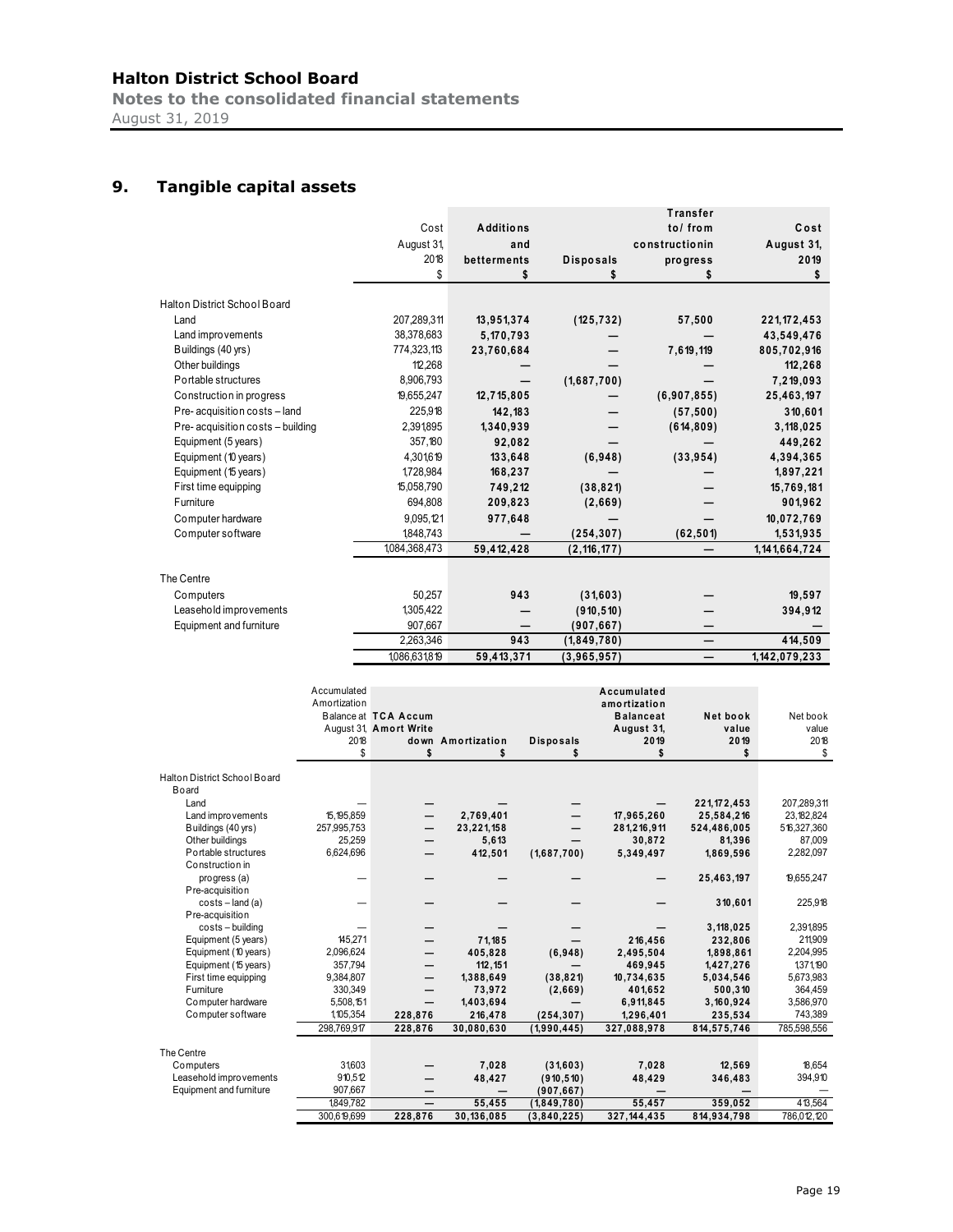# **9. Tangible capital assets (continued)**

*(a) Assets under construction* 

Assets under construction which include construction in progress, pre-acquisition costs – land and pre-acquisition costs – building for a total value of \$28,891,823 (\$22,273,060 in 2018) have not been amortized. Amortization of these assets will commence when the asset is put into service.

# **10. Accumulated surplus**

Accumulated surplus consists of the following:

|                                                        | 2019<br>\$             | 2018<br>\$             |
|--------------------------------------------------------|------------------------|------------------------|
| Non-designated surplus                                 |                        |                        |
| Amounts internally restricted                          |                        |                        |
| for future use of the Board                            |                        |                        |
| Retirement gratuities<br>Fast Track Centre for Skills, | 2,349,211              | 3,482,211              |
| Development & Training                                 | 1,473,573              | 1,697,939              |
| Other operating                                        | 12,751,126             | 13,086,051             |
| Accommodation                                          | 41,176,545             | 39,837,430             |
| Committed capital projects                             |                        |                        |
| and sinking fund interest                              | 7,531,279              | 8,089,029              |
|                                                        | 65,281,734             | 66,192,660             |
| Unavailable for compliance                             |                        |                        |
| Employee future benefits                               | (4,932,970)            | (9,320,581)            |
| Interest accrual                                       | (3,272,717)            | (3, 425, 378)          |
|                                                        | (8, 205, 687)          | (12, 745, 959)         |
|                                                        |                        |                        |
| Revenue recognized for land                            |                        |                        |
| Land (Note 10)<br>Pre-acquisition costs land (Note 10) | 221,172,453<br>310,601 | 207,289,311<br>225,918 |
| Education development charges outstanding (i)          | (31, 569, 106)         | (32, 494, 504)         |
|                                                        | 189,913,948            | 175,020,725            |
|                                                        |                        |                        |
| School generated funds                                 | 5,837,622              | 5,748,656              |
| Total accumulated surplus                              | 252,827,617            | 234,216,082            |

(i) The Education Act, Part IX, Division E and Ontario Regulation 20/98 (amended by Ontario Regulation 95/02) provide requirements for determining a board's eligibility to impose Education Development Charges ("EDC") on new development, and the calculation of these charges. The accumulated eligible education development charge expenditures may be financed through cash and cash equivalents or temporary borrowing on the consolidated statement of financial position. Interest on education development charges outstanding amounted to \$496,882 (\$369,326 in 2018).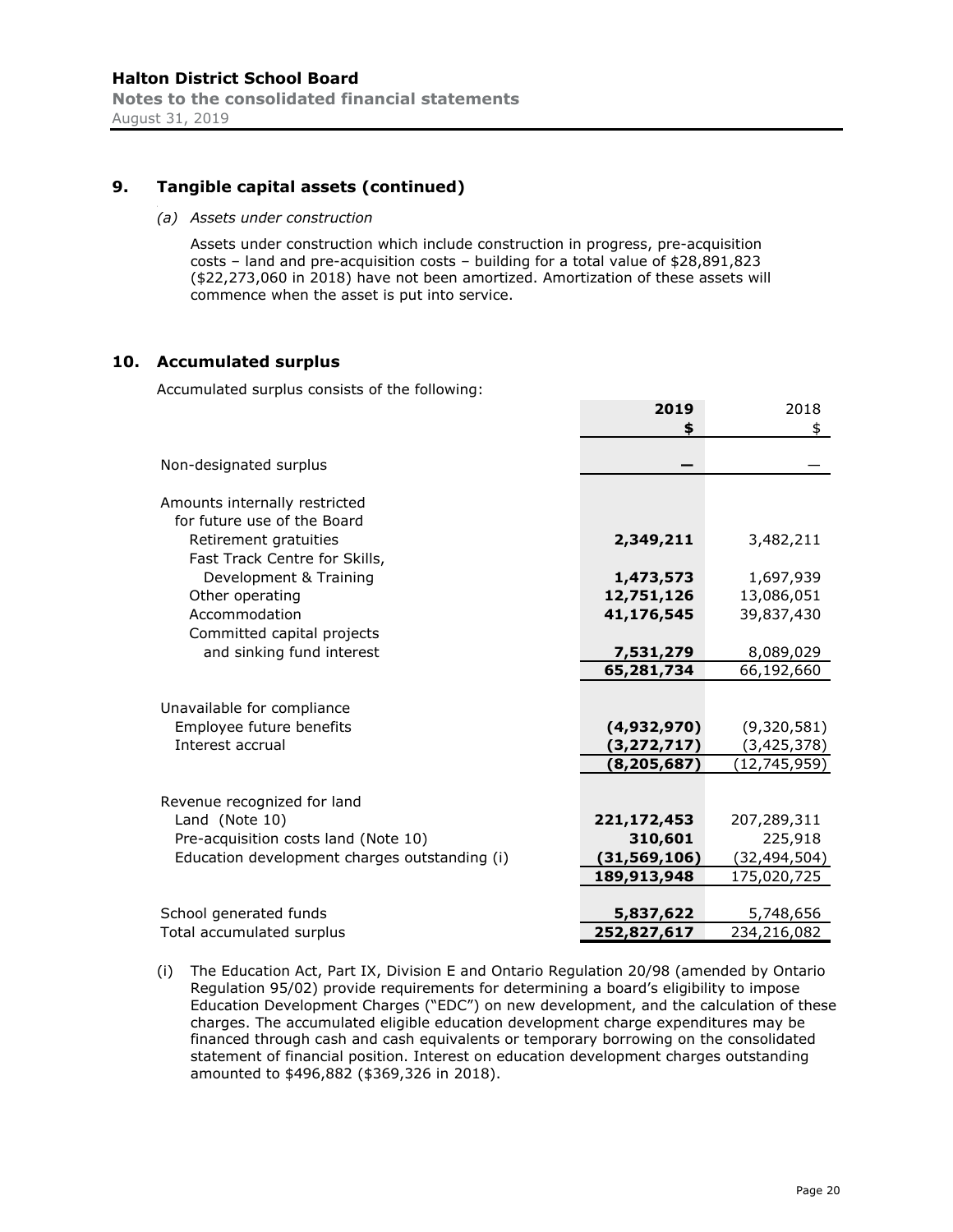# **11. Expenses by object**

The following is a summary of expenses reported in the consolidated statement of operations by object:

|                                 |               | 2019          | 2018        |
|---------------------------------|---------------|---------------|-------------|
|                                 | <b>Budget</b> | <b>Actual</b> | Actual      |
|                                 | \$            | \$            | \$          |
|                                 |               |               |             |
| Salary and wages                | 517,545,727   | 515,781,190   | 499,326,813 |
| Employee benefits               | 87,726,349    | 89,126,700    | 83,575,435  |
| Staff development               | 4,993,219     | 7,084,903     | 6,933,185   |
| Supplies and services           | 66,703,020    | 64,681,376    | 64,882,752  |
| Interest charges on capital     | 12,679,737    | 12,586,514    | 12,988,940  |
| Rental expenses                 | 194,240       | 169,113       | 181,574     |
| Fees and contract services      | 40,116,534    | 38,800,271    | 38,473,310  |
| Other                           | 15,530,488    | 18,075,187    | 23,820,477  |
| Amortization and write-downs of |               |               |             |
| tangible capital assets         | 29,482,780    | 30,364,961    | 29,286,622  |
|                                 | 774,972,094   | 776,670,215   | 759,469,108 |

# **12. Ontario School Board Insurance Exchange ("OSBIE")**

The school board is a member of the Ontario School Board Insurance Exchange (OSBIE), a reciprocal insurance company licensed under the Insurance Act. OSBIE insures general public liability, property damage and certain other risks. Liability insurance is available to a maximum of \$27 million per occurrence.

The ultimate premiums over a five year period are based on each member of the reciprocal and the Board's actual claims experience. Periodically, the Board may receive a refund or be asked to pay an additional premium based on its pro rata share of claims experience. The current five year term expires December 31, 2021.

# **13. Contractual obligations and contingent liabilities**

(a) The Board has the following annual lease and contract commitments over the next 5 years with respect to furniture, equipment, computer hardware and software, construction, and portables, totaling \$32,030,856.

| 2020       | 20,561,907 |
|------------|------------|
| 2021       | 3,436,547  |
| 2022       | 2,082,134  |
| 2023       | 1,747,344  |
| 2024       | 1,046,540  |
| Thereafter | 3,156,384  |

- (b) As of August 31, 2019 the Board had guarantees outstanding of \$960,740 (\$876,436 in 2018) relating to construction projects in progress.
- (c) In the normal course of operations, the Board becomes involved in various claims and legal proceedings. While the final outcome with respect to claims and legal proceedings pending at August 31, 2019 cannot be predicted with certainty, it is in the opinion of the Board that their resolution will not have a material adverse effect on the Board's financial position or results of operations.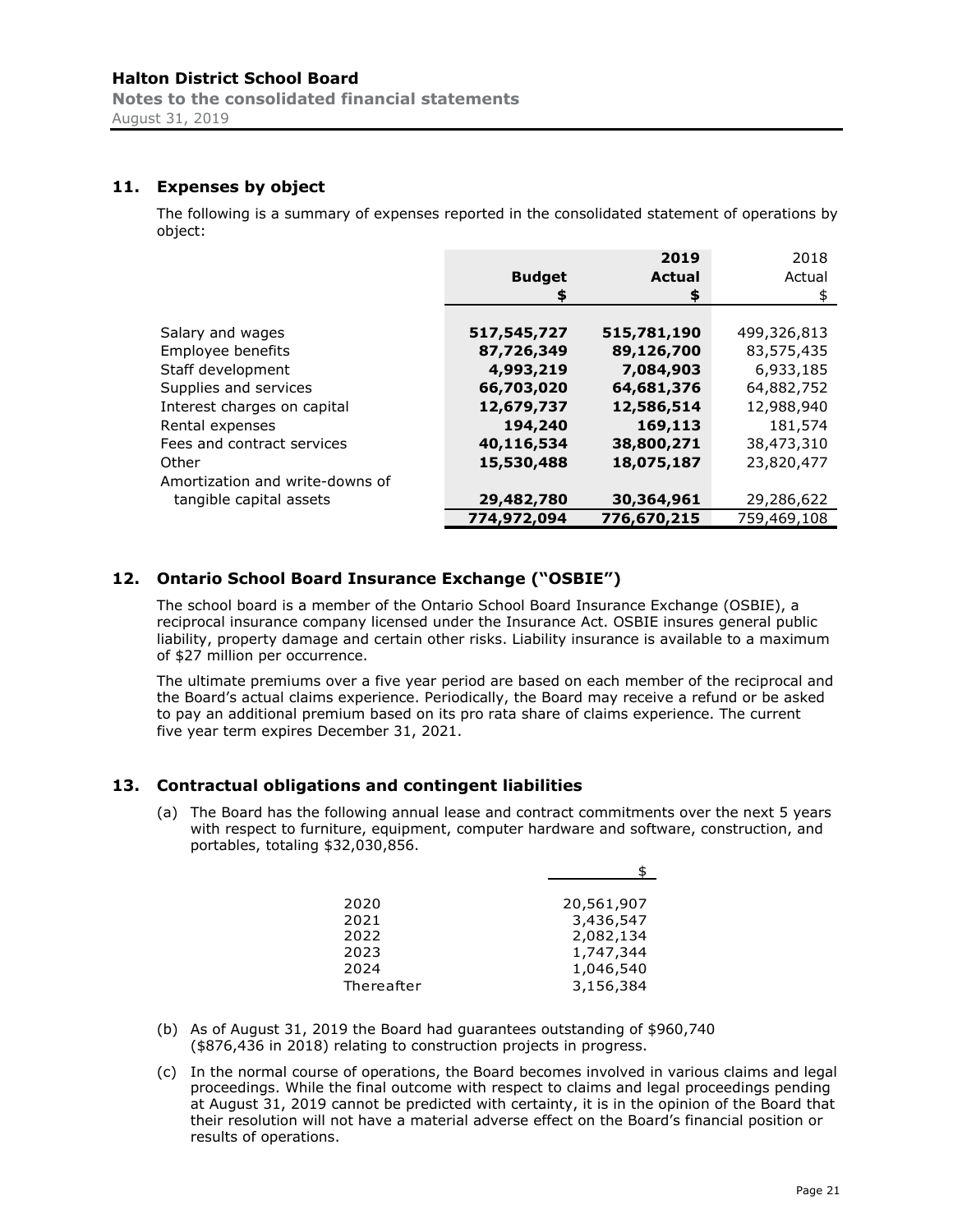# **14. Partnership in Halton Student Transportation Services**

Transportation services for the Board are provided by Halton Student Transportation Services ("HSTS") in partnership with Halton Catholic District School Board. Under the agreement created at the time HSTS was established, decisions related to the financial and operating activities of HSTS are shared. No partner is in a position to exercise unilateral control. Operations of HSTS have been included in these consolidated financial statements based on the share of net financial resources contributed by the Board during the fiscal period being reported.

This entity is proportionately consolidated in the Board's consolidated financial statements whereby the Board's pro-rata share of assets, liabilities, revenues and expenses of the consortium are included in the Board's consolidated financial statements. Inter-organizational transactions and balances have been eliminated.

The following provides condensed financial information:

|                                 |                    | 2019<br><b>Board</b> |                  | 2018<br>Board    |
|---------------------------------|--------------------|----------------------|------------------|------------------|
|                                 | <b>Total</b>       | portion              | Total            | portion          |
|                                 | \$                 | \$                   | \$               | \$               |
| Financial position              |                    |                      |                  |                  |
| Financial assets<br>Liabilities | 110,642<br>139,424 | 68,377<br>86,164     | 22,412<br>47,539 | 14,019<br>29,736 |
| Non-financial assets            | 29,542             | 18,257               | 25,887           | 16,192           |
| Accumulated surplus             | 760                | 470                  | 760              | 475              |
| Operations                      |                    |                      |                  |                  |
| Revenue                         | 25,825,561         | 16,823,079           | 23,667,377       | 15,790,265       |
| Expenses                        | 25,825,561         | 16,823,079           | 23,667,377       | 15,790,265       |
| Annual surplus                  |                    |                      |                  |                  |

# **15. Repayment of "55 School Board Trust" funding**

On June 1, 2003, the Board received \$7,294,000 from The 55 School Board Trust (the "Trust") for its capital related debt eligible for provincial funding support pursuant to a 30-year agreement it entered with the Trust. The 55 School Board Trust was created to refinance the outstanding not permanently financed debt of participating boards that are beneficiaries of the Trust. Under the terms of the agreement, The 55 School Board Trust repaid the Board's debt in consideration for the assignment by the Board to the Trust of future provincial grants payable to the Board in respect of the not permanently financed debt.

As a result of the above agreement, the liability in respect of the not permanently financed debt is no longer reflected in the Board's financial position.